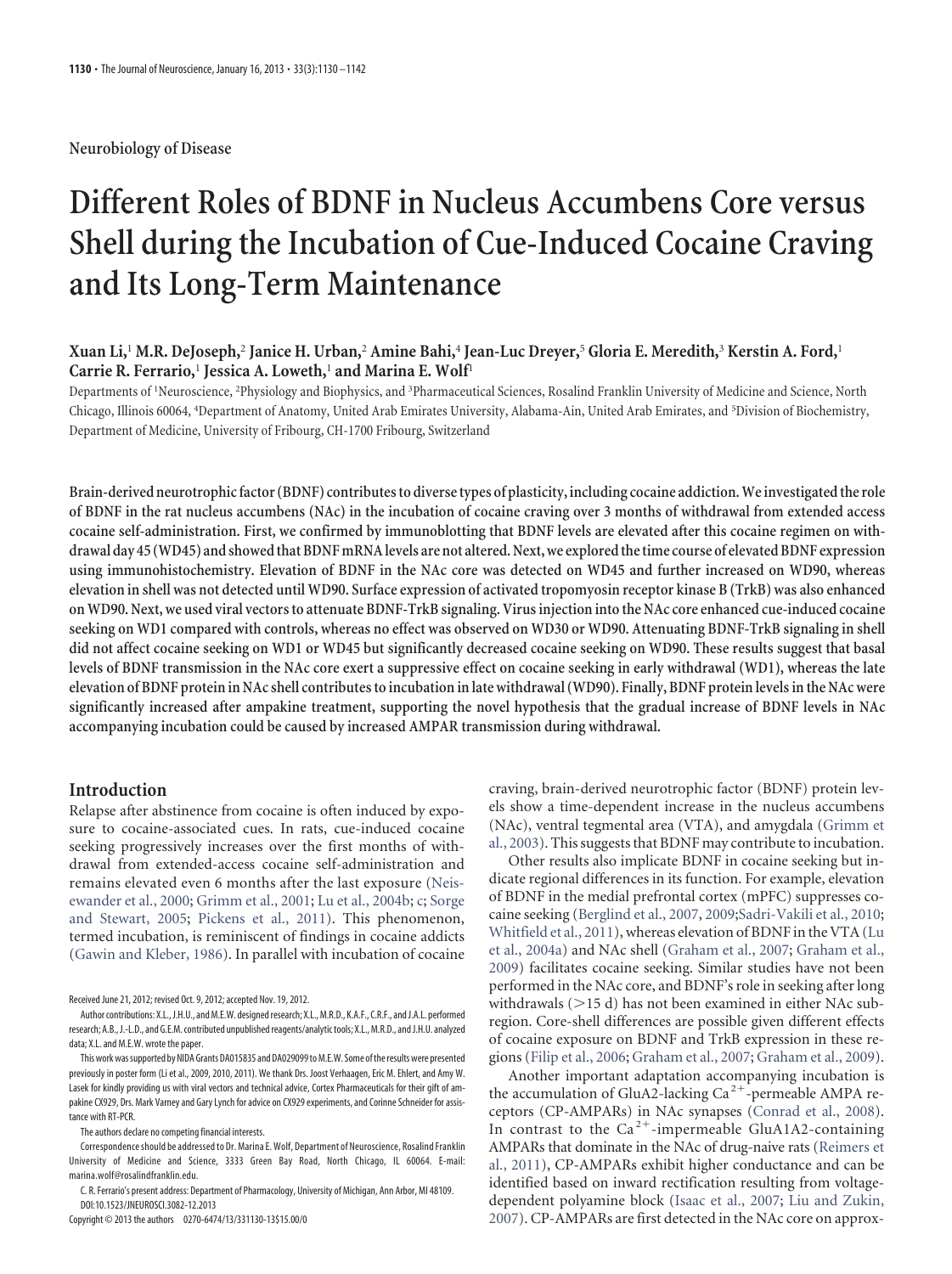imately withdrawal day 30 (WD 30) (Wolf and Tseng, 2012), and their blockade on WD45 prevents the expression of incubated cueinduced cocaine seeking (Conrad et al., 2008). They also accumulate in shell (Mameli et al., 2009; McCutcheon et al., 2011). Previous *in vitro* studies showed that BDNF promotes synaptic delivery of CP-AMPARs (Caldeira et al., 2007, Li and Keifer, 2008, 2009; Keifer and Zheng, 2010), and our *in vivo* study demonstrated that BDNF infusion into the NAc core transiently increased GluA1 surface expression without affecting GluA2 or GluA3, suggesting an increase in CP-AMPARs (Li and Wolf, 2011a).

In light of these previous findings, we tested the hypothesis that elevated BDNF transmission in the NAc underlies incubation of cocaine craving and accompanying CP-AMPAR accumulation. Contrary to our hypothesis, we found that BDNF in NAc shell contributes to incubation only in late withdrawal, whereas core BDNF initially suppresses incubation. Additionally, time course data raised the possibility that enhanced AMPAR transmission during incubation triggers the elevation of BDNF, rather than *vice versa*. A final experiment explored this possibility using ampakines (Lynch and Gall, 2006) to elevate AMPAR transmission.

#### **Materials and Methods**

*Subjects.* Male Sprague-Dawley rats (250 –275 g) were purchased from Harlan and housed with food and water available *ad libitum*. Rats were allowed to acclimate 4 –7 d before any experimental procedures. For self-administration experiments, rats were housed individually in a reversed light cycle room (12 h/12 h light/dark), with lights on at 19:00 h. All self-administration sessions and cue-induced cocaine-seeking tests were performed in the dark phase of the cycle with food and water available throughout the sessions. For other experiments, rats were housed in pairs in a normal light cycle room (12 h/12 h light/dark), with lights on at 07:00 h. All procedures were approved by the Institutional Animal Care and Use Committee of Rosalind Franklin University of Medicine and Science.

*Catheter implantation and self-administration training.* Rats were anesthetized by isoflurane gas (Henry Schein). Then a Silastic catheter (Plastics One) was inserted into the right internal jugular vein and passed subcutaneously to the mid-scapular region. Rats also received the analgesic banamine (2 mg/kg, s.c.) before surgical procedures, and catheters were flushed daily with sterile 0.9% saline solution. Self-administration training sessions started 5–7 d after surgeries and continued for 10 consecutive days (6 h/d) as previously described (Conrad et al., 2008). Briefly, rats were placed in self-administration chambers (MED Associates) equipped with two nose-poke holes. Responding in one hole (active) resulted in an intravenous infusion of cocaine (0.5 mg/kg in 32  $\mu$ l/infusion) or saline (32  $\mu$ l/infusion) paired with the illumination of a cue light. Responding in the other hole (inactive) had no consequences. Rats were brought back to their home cages after each 6 h training session. A fixed ratio 1 schedule was used to deliver the cocaine with a 20 s timeout period. Responses in both holes (active and inactive) and total infusions were recorded for each training session.

*Cue-induced cocaine-seeking tests.* After the 10 day cocaine selfadministration training described above (Catheter implantation and self-administration training), rats were housed in their home cages and handled several times per week during the withdrawal period. On the test day, rats were brought back to the self-administration training boxes, and cue-induced cocaine seeking was tested under extinction conditions, in which responding in the active hole led to no cocaine infusion but only the presentation of the light cue previously paired with drug delivery during the training sessions. Responses in the active hole were recorded and used as a measure of cocaine seeking. All seeking tests lasted 30 min, except the test shown in Figure 6*C* (60 min).

*Viral vectors and intracranial infusion.* For behavioral studies, rats in all 6 cohorts (see Figs. 6 to Fig. 9) received bilateral intracranial viral vector infusions into either NAc core or shell immediately after the catheter implantation. The coordinates for NAc core were as follows: anteroposterior (AP)  $+1.2$  mm; lateral (L)  $+2.6$  mm (6 $^{\circ}$  angle); and dorsoventral

 $(DV)$  -7.0 mm (Paxinos and Watson, 1998). The coordinates for NAc shell were as follows:  $AP + 1.2$  mm;  $L + 1.5$  mm (6 $^{\circ}$  angle); and  $DV - 7.0$ mm. Anesthetized by isoflurane gas, rats were mounted onto a stereotaxic frame and viral vectors were infused directly through Hamilton syringes. Our prior results showed that the virus injection volumes used in our studies produce an area of infection confined to the targeted region; that is, injections aimed at the core did not lead to appreciable virus spread into the shell (Li and Wolf, 2011b). The lentiviruses (LVs) used in this study (kind gifts from Drs. Amine Bahi and Jean-Luc Dreyer) were LV-GFP  $(8 \times 10^9 \text{ IU/ml})$ , LV-TrkBsiRNA  $(8 \times 10^9 \text{ IU/ml})$ , and LV-TrkBT1 ( $8 \times 10^9$  IU/ml). They were infused into the NAc at a rate of 0.2  $\mu$ l/min (4  $\mu$ l/side) with 5 min allowed for diffusion before withdrawing the syringe. In a previous study, the expression and functional efficacy of these viral vectors were demonstrated  $\sim$  20 d after their injection into the NAc (Bahi et al., 2008). Even as long as 12 weeks after intra-NAc injection of LV-TrkBsiRNA, there is still a robust decrease ( $\sim$ 60%) in TrkB mRNA levels in the NAc [control,  $100 \pm 22.12$  ( $n = 7$ ); LV-TrkBsiRNA,  $43.09 \pm 6.29$  ( $n = 10$ );  $p < 0.05$ , *t* test (Bahi and Dreyer, unpublished observations)]. These studies, as well as our present results, verify that LV expression persists over the timeframe of our experiments. The adeno-associated virus (AAV) vectors used in this study (kind gifts from Drs. Joost Verhaagen and Eric M. Ehlert) were AAV-GFP ( $1 \times 10^9$ TU/ml), AAV-TrkB.T1 with FLAG (3.6  $\times$  10<sup>9</sup> TU/ml), and AAV-TrkB.T1 with GFP (3  $\times$  10  $^{9}$  TU/ml). We pooled the latter two viruses to generate the AAV-TrkB.T1 group. AAV viral vectors were infused at a rate of 0.1  $\mu$ l/min (0.5  $\mu$ l/side) with 10 min allowed for diffusion. Their expression and functional efficacy have been established in previous studies (Eisch et al., 2003; Wit et al., 2006). For example, cotransfection of AAV-TrkB and AAV-TrkB.T1 *in vitro* significantly reduced BDNFinduced phosphorylation of TrkB (Wit et al., 2006). Furthermore, FLAG immunostaining on WD90 confirmed virus expression throughout the timeframe of our experiments (see Figs. 7 and 9). For biochemical studies (see Fig. 10), we used LV-GFP and LV-BDNF-GFP made by Dr. Amy W. Lasek (Ernest Gallo Clinic and Research Center, Department of Neurology, University of California, San Francisco, Emeryville, California). Expression of these viruses throughout the timeframe of the experiments was confirmed by GFP or BDNF immunohistochemistry (21 d after virus injection; see Fig. 10*A*) or immunoblotting (47 d after virus injection; see Fig. 10*B*). The goal of the LV-BDNF-GFP experiment was to produce a long-term elevation of BDNF levels in the NAc core or shell (47 d), dissect NAc tissue, and use a protein crosslinking assay to determine whether AMPAR surface expression was elevated. To selectively and accurately dissect the region of NAc expressing LV-GFP, we used a GFP flashlight and filter glasses as described previously (Li and Wolf, 2011b). However, the GFP signal produced by LV-BDNF-GFP was not strong enough to visualize. To overcome this, we used a mixture of LV-BDNF-GFP and LV-GFP (8:1, v/v) to produce a stronger GFP signal, enabling us to use the GFP flashlight to identify and dissect the region of viral expression. Therefore, after rats were anesthetized with ketamine-xylazine mixture (80 and 10 mg/kg, respectively), either LV-GFP virus alone or the mix of LV-BDNF-GFP (1.2  $\times$  10<sup>7</sup> pg/ml) and LV-GFP (7.1  $\times$  10<sup>7</sup> pg/ml) was infused directly into NAc core or shell with Hamilton syringes (0.2  $\mu$ l/min; 3  $\mu$ l/side; 5 min diffusion time) using the same coordinates described above. Forty-seven days after the infusion, GFP-expressing regions from NAc core or shell were collected for the protein crosslinking assay (see Biotinylation and protein crosslinking).

*Histology.* At the end of each behavioral experiment, rats were deeply anesthetized and transcardially perfused first with 0.9% saline and then with 4% paraformaldehyde (PFA; 158127, Sigma) in PBS. Brains were postfixed in 4% PFA overnight, and then 40  $\mu$ m sections were obtained by cryostat. For experiments using LV-GFP, LV-TrkBsiRNA, and LV-TrkB.T1, sections were mounted on gelatin-coated slides and locations of viral injection sites were determined after Cresyl Violet (C1791, Sigma) staining. Only rats with both injection tips in the target region (NAc core or shell) were included for statistical analysis. For experiments using AAV-GFP or AAV-TrkB.T1, sections were processed for either FLAG or GFP immunohistochemistry, as described previously (Lobbestael et al., 2010), to verify viral expression and injection placement. Briefly, sections were first blocked with 10% donkey serum in PBS-T (PBS with 0.1%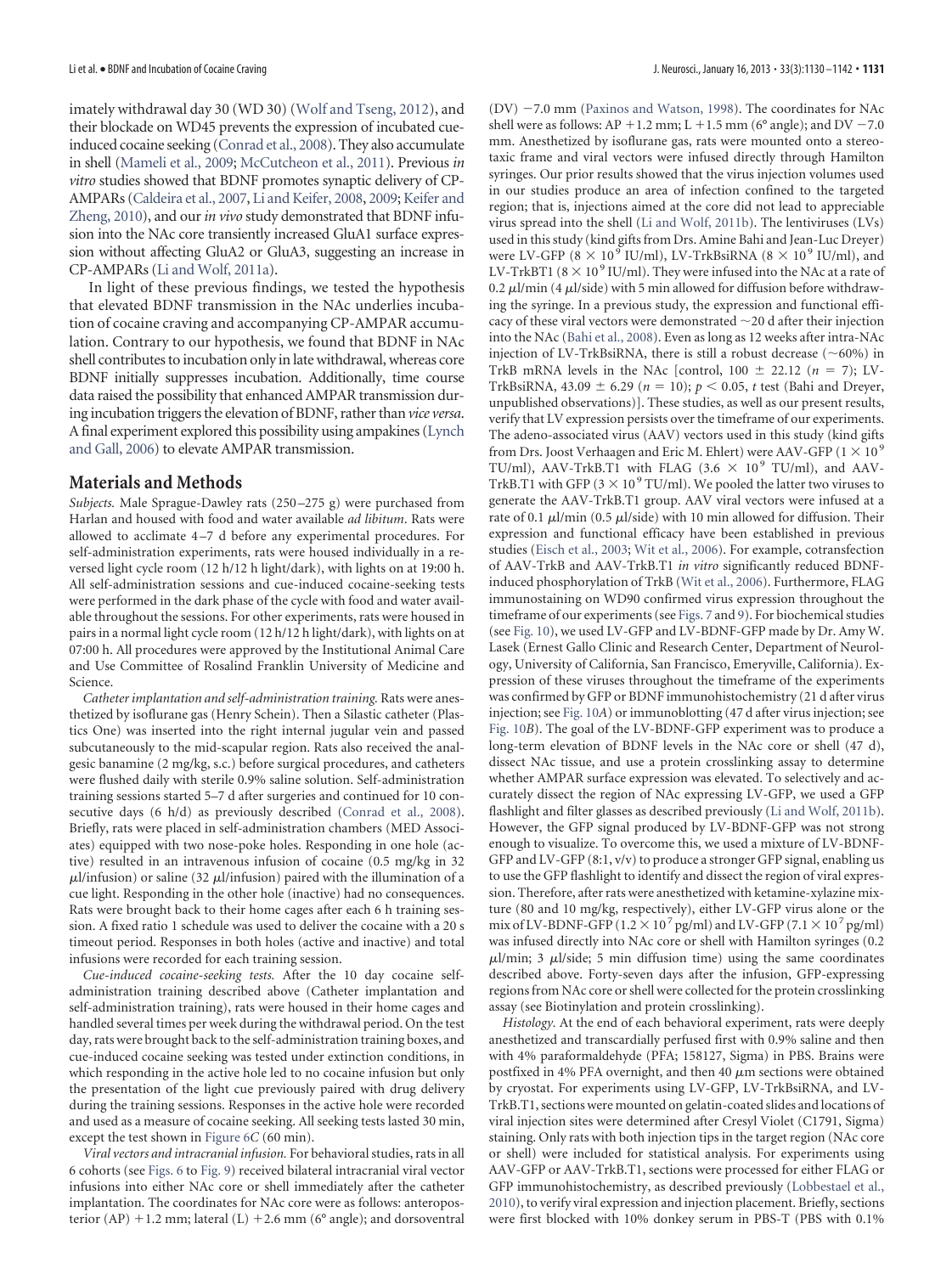Triton X-100) and then incubated with primary antibody (FLAG: 1:5000, F7425, Sigma; GFP: 1:5000, ab290, Abcam) overnight. After three PBS-T washes, sections were incubated with a Cy3-AffiniPure Donkey Anti-Rabbit IgG (1: 500 in PBS, 711–165-152, Jackson ImmunoResearch Laboratories) for 2 h at room temperature and then mounted with PVA-DABCO coverslipping solution. Slides were examined by epifluorescence microscopy (Eclipse C600; Nikon), and only rats with viral expression in the target region were included in the analysis.

*BDNF immunohistochemistry.* Forty-five days or 90 d after the last day of saline or cocaine self-administration training, rats were decapitated and brains were fixed in 2.5% PFA in PBS on ice for 2 h. Then brains were transferred to 30% sucrose in 2.5% PFA and fixed for another 24 h at 4°C. Sections (40  $\mu$ m) were obtained using a cryostat and stored in cryoprotectant (23.8% glycerol and 28.6% ethylene glycol in 0.1 M PBS) at 20°C. For immunohistochemistry, free-floating sections were first washed in PBS for 15 min and then blocked with 10% donkey serum with 0.1% Triton X-100 for 1 h. Next, sections were incubated with primary antibody (1:1000 in 4% donkey serum; AB1779, Millipore) overnight at 4°C. After a 30 min wash in PBS, sections were incubated with a Cy3- AffiniPure Donkey Anti-Rabbit IgG (1: 500 in PBS, 711–165-152, Jackson ImmunoResearch Laboratories) for 3 h at room temperature and then mounted with PVA-DABCO coverslipping solution. In preliminary control studies (data not shown), we validated the specificity of the BDNF immunostaining by omitting primary antibody. We also verified that BDNF immunoreactivity was high in cortex but low in the NAc of drug-naive rats, which was consistent with previous studies (Conner et al., 1997). Visualization of BDNF immunoreactivity was accomplished by epifluorescence microscopy (Eclipse C600; Nikon). NIS Elements software was used to acquire images and analyze staining intensity. For quantification, slices were altas matched and those at the AP level of  $\sim$ 1.20 mm from bregma were sampled. On each slice (two slices/rat), the mean intensity of two representative regions from core and two representative regions from shell was measured (as shown in Fig. 3*D*). The mean density of the anterior commissure was used for background subtraction. All images were taken with the same exposure time. To determine whether our results might have been affected by a change in the volume of the NAc in cocaine versus saline rats, we also measured the volume of NAc on WD45. After a fixation protocol similar to that described above, brain slices (40  $\mu$ m) were serially collected. Then every fourth section was selected, yielding a series of 8 equally spaced sections that spanned the NAc. The volume of the NAc was estimated according to Cavalieri principles (Coggeshall, 1992).

The same BDNF immunofluorescence protocol described above was used to verify expression of LV-BDNF-GFP 3 weeks after virus infusion into the NAc. BDNF immunoreactivity and GFP (expressed by the virus) were visualized by confocal microscopy (Fluoview; Olympus).

*Biotinylation and protein crosslinking.* For biotinylation, rats were decapitated at different withdrawal times (WD14, WD25, WD48, and WD90) after saline or cocaine self-administration training. Then NAc tissue from both hemispheres was collected and processed for biotinylation of surface-expressed proteins using sulfo-NHS-S-S-Biotin (Thermo Scientific). For each animal, a portion of biotinylated NAc tissue was set aside without further processing and used to measure total TrkB expression. The remainder of biotinylated tissue was purified using NeutrAvidin agarose beads (catalog no. 29204, Thermo Scientific), generating a bound fraction that was used to analyze TrkB surface expression. Both purified samples (bound fractions) and unprocessed samples were analyzed as described below (Western blotting). Biotinylation and purification methods have been described previously (Ferrario et al., 2011). For protein crosslinking, rats were decapitated 47 d after intracranial infusion of LV-GFP or LV-BDNF-GFP into either NAc core or shell. Then NAc core or shell subregions were dissected and processed for BS<sup>3</sup> [bis-(sulfosuccinimidyl)suberate] crosslinking as previously described (Boudreau and Wolf, 2005; Ferrario et al., 2010; Boudreau et al., 2012). The samples were further processed to distinguish surface and intracellular AMPAR subunits as described below (Western blotting).

*RNA extraction and real-time PCR.* Bilateral NAc core and shell tissue, as well as mPFC tissue, were collected separately 45 d after discontinuing either saline or cocaine self-administration. RNA was extracted with TRIzol reagent (15596 – 026, Invitrogen), according to the protocol from the manufacturer. After cleaning with the DNA-free Kit (AM1906, Invitrogen),  $1 \mu$ g of RNA from each sample was transcribed into cDNA using High-Capacity cDNA Reverse Transcription Kit (4368814, Applied Biosystems). To measure total BDNF mRNA levels and BDNF exon IV transcript levels, quantitative RT-PCR was performed using TaqMan Gene Expression Master Mix (4369016, Invitrogen) and normalized for each sample to the GAPDH mRNA levels. The primer and probe sets of TaqMan Gene Expression Assay for total BDNF and GAPDH were purchased from Applied Biosystems (total BDNF ID: Rn02531967\_s1; GAPDH ID Rn01775763\_g1). The BDNF exon IV-specific primer and probe set was made by TaqMan Custom Assay & Oligo Service based on a previous study (Liu et al., 2006) measuring BDNF exon IV transcript levels. The 96-well plates with 25  $\mu$ l of reaction mixture in each well were first incubated at 50°C for 2 min and then at 95°C for another 10 min, followed by 40 cycles (95°C for 10 s and then 60°C for 1 min) of PCR. All samples were run in triplicate, and real-time fluorescence was detected by 7500 Real-time PCR System (Applied Biosystems). Threshold cycles  $(C_t)$ were analyzed by 7500 System SDS Software (Applied Biosystems), and a relative quantification method  $(\Delta \Delta C_t)$  was used to calculate target gene expression according to the Guide to Performing Relative Quantitation of Gene Expression Using Real-Time Quantitative PCR (Applied Biosystems).

*Ampakine treatment.* The regimen for ampakine treatment was taken from a previous study (Rex et al., 2006) in which rats received 2 intraperitoneal (i.p.) injections per day (one between 08:00 h and 09:00 h; the other between 14:00 and 15:00 h) for 8 consecutive days. For the first 4 d, all rats received vehicle injections  $[16.7\%$  2-hydroxypropyl- $\beta$ cyclodextrin (H107, Sigma) in 0.9% sterile saline]. After this acclimatization period, rats in the vehicle group continued to receive vehicle injections for the next 4 d, whereas rats in the ampakine group received injections of the ampakine CX929 (5 mg/kg dissolved in vehicle solution; provided by Cortex Pharmaceuticals). Twenty-two hours after the last injection, both NAc and hippocampal tissue from a randomly chosen hemisphere were dissected and homogenized in lysis buffer as previously described (Boudreau and Wolf, 2005) and processed as described below (Western blotting). NAc and hippocampal tissue from the other hemisphere were collected and processed for mRNA extraction, followed by RT-PCR to measure BDNF mRNA levels as described above (RNA extraction and real-time PCR). Rats were housed in pairs with one animal in the vehicle group and the other in the ampakine group.

*Western blotting.* All samples  $(10-20 \mu g)$  of per lane) were processed for Western blotting as previously described (Boudreau and Wolf, 2005; Ferrario et al., 2011; Boudreau et al., 2012) with the following primary antibodies: BDNF (sc-546, 1:500; Santa Cruz Biotechnology); phosphorylated TrkB (pTrkB, Tyr 706/707; 4621, 1:1000; Cell Signaling), TrkB (07–225, 1:2000; Millipore); GluA1 (PA1–37776, 1: 1000; Thermo Scientific); GluA2 (L21/32, 1:200; University of California Davis/National Institutes of Health NeuroMab Facility, Davis, California). After incubation with either HRP-conjugated anti-rabbit or anti-mouse IgG (1:10000; Invitrogen), proteins were visualized by film using the ECL detection system (GE Healthcare) and quantified by TotalLab (Life Sciences Analysis Essentials). GAPDH (CB1001, 1:10000; Calbiochem) was used as a loading control for BDNF, GluA1, and GluA2. The levels of pTrkB were normalized to TrkB levels, which were determined with the phosphorylation-independent TrkB antibody. The levels of TrkB in biotinylated samples (bound fraction) were normalized to total protein levels, which were determined with Ponceau-S stain (P7170, Sigma).

*Statistical analysis.* Unpaired *t* tests (two-tailed) were conducted to compare mean values between two groups as indicated in each figure, except where otherwise noted. Two-way repeated-measure ANOVA with days  $\times$  virus pretreatment as factors was used to compare daily total infusions across the 10 d of cocaine self-administration training. Significance was set at  $p < 0.05$ .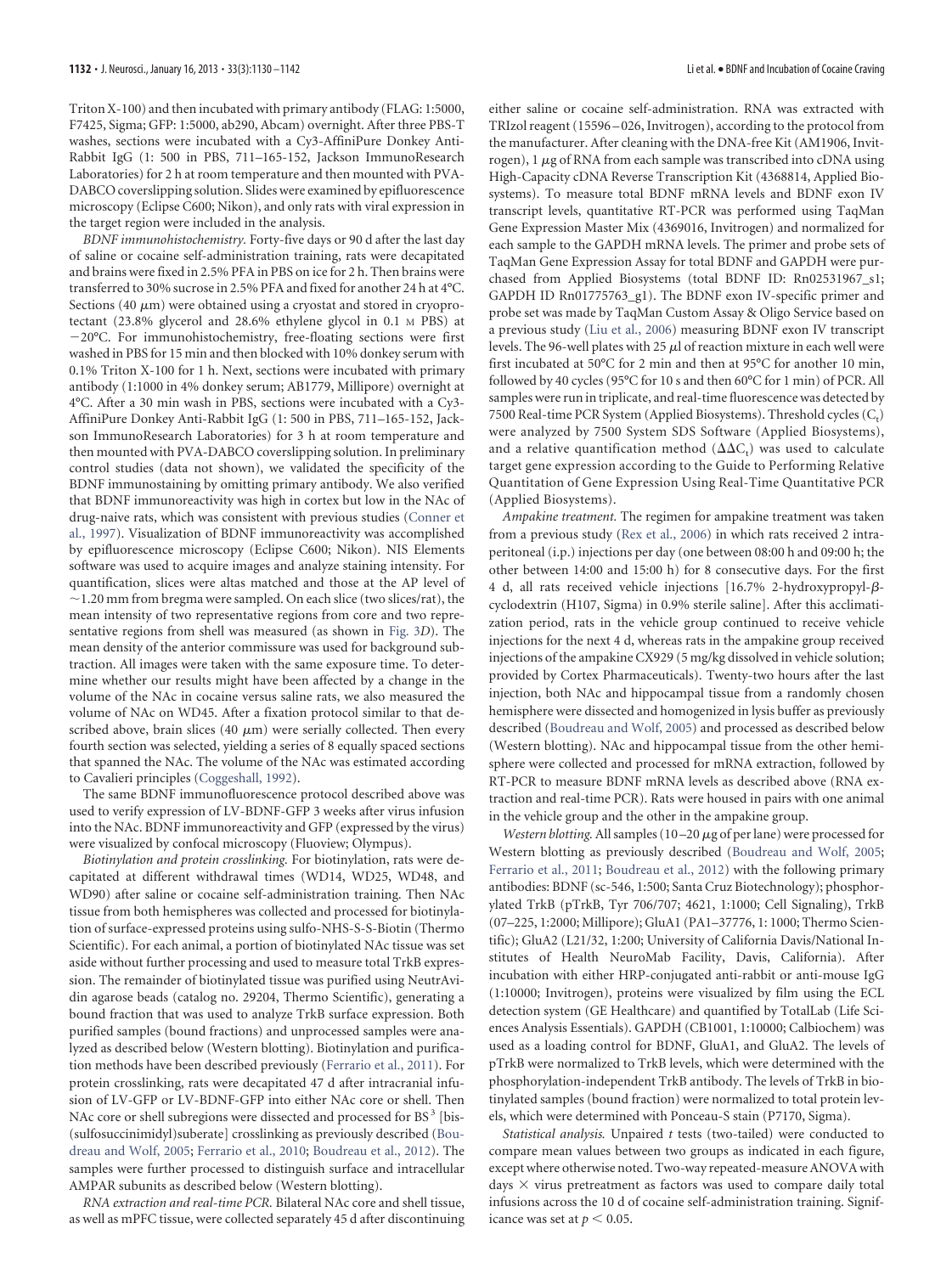

Figure 1. BDNF protein levels are increased in the NAc 45 d after discontinuing cocaine self-administration training. *A*, Western blot analysis indicated a significant increase in BDNF protein levels (\* $p < 0.05$ ,  $t_{(13)} = 3.015$ , t test) in whole NAc of rats that self-administered cocaine (6 h/d for 10 d;  $n = 8$ ) compared with rats that self-administered saline ( $n = 7$ ). **B**, Representative blots comparing cocaine and saline groups. Data (mean  $\pm$  SEM) are expressed as percentage of mean values in the saline group.

### **Results**

#### **BDNF protein levels are increased in the NAc of cocaine rats on WD45**

We began by focusing on WD45, a time when incubation of cue-induced cocaine craving and synaptic accumulation of CP-AMPARs have been demonstrated in the rat NAc after extended access cocaine self-administration (6 h/d for 10 d) (Conrad et al., 2008). Immunoblotting was used to compare BDNF protein levels in NAc tissue obtained on WD45 after this same regimen of cocaine or saline self-administration. We found a significant increase in BDNF protein levels in the cocaine group (Fig. 1,  $p < 0.05$ ), consistent with a previous report showing increased BDNF levels on WD30 and an even greater increase on WD90 (Grimm et al., 2003). Selfadministration training data from the cocaine and saline rats shown in Figure 1 were published previously, as were biochemical results indicating increased levels of CP-AMPARs in the NAc of the cocaine group (Ferrario et al., 2011).

### **Surface expression of phosphorylated TrkB is increased in cocaine rats on WD90**

The time-dependent increase in BDNF protein that occurs in the NAc during incubation (Grimm et al., 2003) (Fig. 1) could theoretically lead to time-dependent changes in TrkB expression or activation in the NAc. To test this, we used NAc tissue that was collected and biotinylated at different withdrawal time points (WD25, WD48, and WD90) after saline or cocaine selfadministration training using the same regimen described above. Then we measured surface and total levels of TrkB and phosphorylated TrkB (pTrkB; Tyr706/707) by immunoblotting. Phosphorylation at Tyr706/707 is necessary for TrkB activation and subsequent activation of downstream pathways (Segal et al., 1996; Cunningham et al., 1997; Huang and Reichardt, 2003). Although surface TrkB, total TrkB, and total pTrkB protein levels did not differ between cocaine and saline groups at any withdrawal time point (Fig. 2*B*–*D*), surface pTrkB levels were significantly elevated in the NAc of cocaine rats compared with saline controls by WD90 (Fig. 2A,  $p < 0.05$ , one tail). This could indicate that gradual increases in BDNF signaling (Fig. 1; Grimm et al., 2003; also see Figs. 3 and 4) eventually lead to increased levels of TrkB activation during withdrawal.

#### **Time-dependent increases in BDNF levels follow different time courses in the NAc core versus shell**

Our studies of BDNF and TrkB described above (Figs. 1 and 2, respectively) were performed in whole NAc, rather than core and shell subregions, for two reasons. First, we were extending a prior study performed in whole NAc (Grimm et al., 2003). Second, our goal was to test a hypothesized link between BDNF and CP-AMPAR accumulation during incubation, and we knew that CP-AMPARs accumulated in both core and shell subregions of the NAc during incubation, although the effect is less robust in the shell (Conrad et al., 2008; McCutcheon et al., 2011). However, because previous evidence has suggested distinct BDNF– cocaine interactions in the NAc core versus shell (Graham et al., 2007; Graham et al., 2009), we next examined whether BDNF levels are differently affected in the NAc core and shell during incubation of cocaine craving.

As in prior studies, rats self-administered saline or cocaine for 6 h/d for 10 d (Fig. 3*A*). They were killed on WD45, and brain sections were processed for BDNF immunohistochemistry. To quantify BDNF immunoreactivity in the NAc core and shell, we sampled two sections per animal. In each section, we measured the mean density of BDNF immunoreactivity in two regions of core and two regions of shell (Fig. 3*B*, squares). We observed a significant increase in BDNF staining in the NAc core of cocaine rats on WD45 ( $\sim$ 150% of saline control values;  $p$  < 0.05), but no group difference in the NAc shell (Fig. 3*C*, *D*). Because core composes the majority of our whole NAc dissection, this explains the increased BDNF levels detected in whole NAc by immunoblotting in Figure 1. To determine whether BDNF levels eventually increase in the NAc shell, we prepared another cohort of rats and measured BDNF immunoreactivity in the NAc core and shell on WD90. At this withdrawal time, cocaine rats showed an even more robust increase in BDNF staining in the core  $(\sim 270\%$  of control) and now showed a significant increase in the shell ( $\sim$ 180% of control) (Fig. 4*B*, *C*;  $p$  < 0.05). In parallel with these studies, we compared the volume of the NAc in saline and cocaine rats (on WD45) and found no difference (Fig. 3*E*), indicating that our quantification of BDNF staining in the two groups was not influenced by volume changes. The different time courses of BDNF elevation in core and shell indicate that BDNF signaling in these subregions of the NAc may play different roles in the incubation of cocaine craving. Therefore, all subsequent experiments examined each subregion separately.

#### **BDNF mRNA levels are unchanged in the NAc core and shell on WD45**

BDNF mRNA is present in the NAc (Filip et al., 2006; Graham et al., 2007; Prakash et al., 2008), raising the possibility that the increased BDNF protein levels observed in the NAc during incubation could be the result of increased BDNF mRNA levels. To test this hypothesis, we used real-time PCR to measure BDNF mRNA levels in the NAc core and shell of cocaine and saline groups killed on WD45 after self-administration training. The training data are shown in Fig. 5*A*. Based on results in Figure 3, if increased BDNF protein is the result of increased BDNF mRNA levels, an increase in BDNF mRNA levels would be expected in core but not shell on WD45.

Multiple promoters of the BDNF gene as well as different transcriptional control mechanisms led to multiple BDNF transcripts. We first used a primer set that detects exon VIII, common to all BDNF transcripts (Liu et al., 2006), to measure total BDNF mRNA levels. We found no changes in either NAc subregion of cocaine rats compared with saline rats (Fig. 5*B*). Previous studies have shown that exon IV was selectively elevated both in the ventral striatum after acute cocaine exposure and in the mPFC 7 d after cocaine self-administration (Liu et al., 2006; Sadri-Vakili et al., 2010). In the mPFC, cocaine self-administration also increased the association of BDNF exon IV with acetylated histone H3 (Sadri-Vakili et al., 2010), which facilitates an open chroma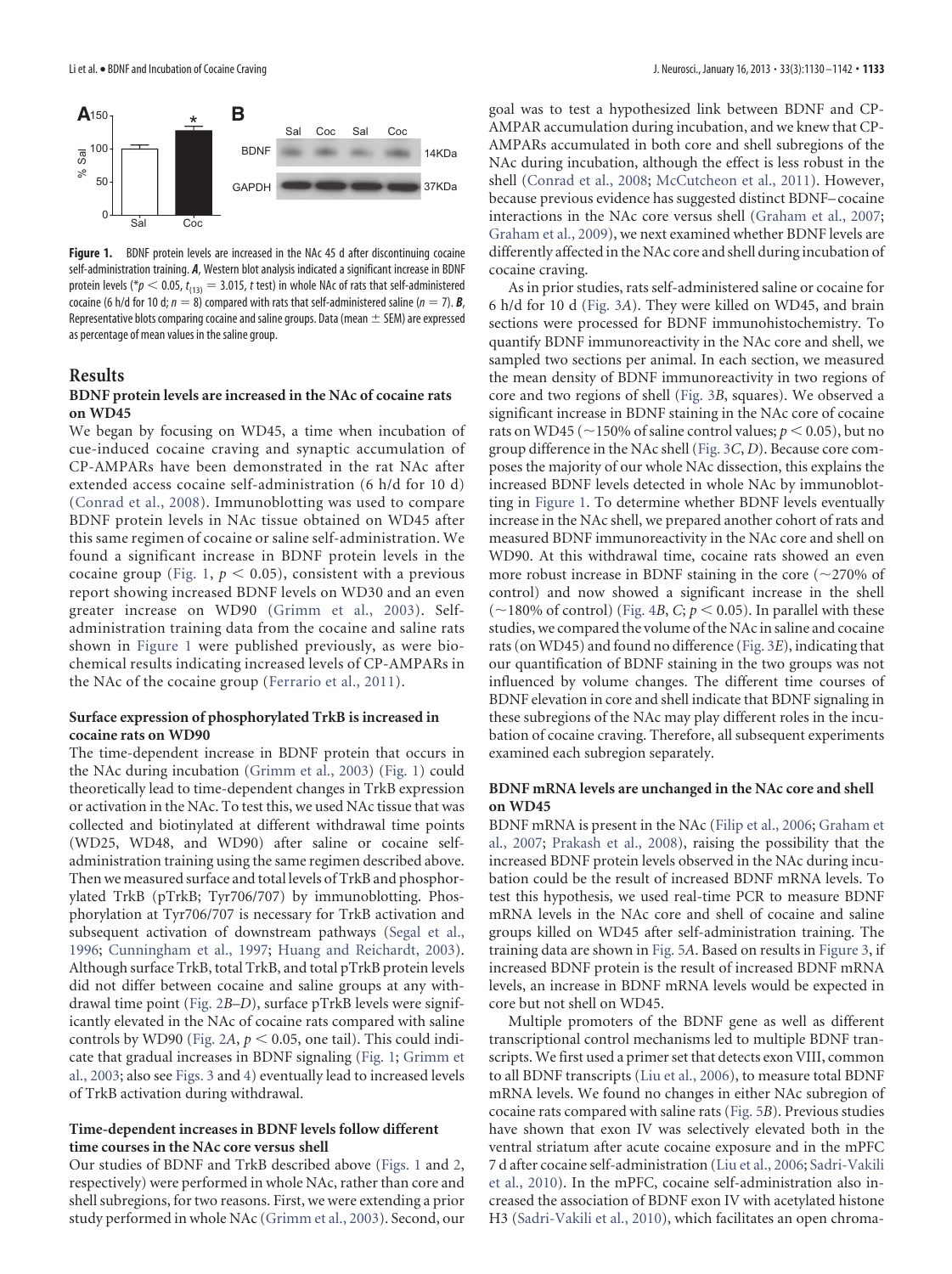tin configuration and enhances gene transcription (Robison and Nestler, 2011). Moreover, methyl-CpG-binding protein 2, a transcription factor that is a key regulator of BDNF gene expression (Chen et al., 2003; Martinowich et al., 2003; Im et al., 2010), showed decreased association with mPFC BDNF exon IV on WD7 after cocaine self-administration training (Sadri-Vakili et al., 2010). Based on these previous findings, we also measured BDNF exon IV expression in the NAc core and shell on WD45. However, similar to BDNF total mRNA, the level of BDNF exon IV did not differ between saline and cocaine groups (Fig. 5*C*). These data suggest that the cocaine-induced increase in BDNF protein is not the result of an increase in BDNF mRNA levels in the NAc. Although it remains possible that cocaine increased the translation of existing BDNF mRNA in NAc neurons, it is more likely that other mechanisms explain the increase in BDNF protein levels in the NAc after incubation (see Discussion).



Figure 2. Cocaine self-administration leads to a significant increase in surface expression of phosphorylated TrkB (pTrkB; Tyr706/707) in whole NAc on WD90. *A*, Whole NAc was obtained on WD25, WD48, or WD90 after saline or cocaine selfadministration and biotinylated. Surface-expressed pTrkB [pTrkB(S)] was significantly increased in the NAc of the cocaine group on WD90 (saline,  $n = 13$ ; cocaine,  $n = 8; *p < 0.05$ ,  $t_{(19)} = 1.839$ , t test, one tail), whereas there were no differences between cocaine and saline groups on either WD25 (saline,  $n=10$ ; cocaine,  $n=9$ ) or WD48 (saline,  $n=9$ ; cocaine,  $n=10$ ).  $B-D$ , Surface TrkB [TrkB(S)], total pTrkB [pTrkB(T)], and total TrkB [TrkB(T)] in the cocaine group were similar to their respective saline controls at each withdrawal time.  $E$ , Representative blots from WD90 groups are shown (TrkB: 140 kDa). Data (mean  $\pm$  SEM) are expressed as percentage of mean values in the saline group from the same WD.

#### **Attenuating BDNF-TrkB signaling in the NAc core before cocaine self-administration training enhances cocaine seeking on WD1**

To study whether BDNF-TrkB signaling in the NAc core plays a role in the incubation of cocaine craving, rats were infused with LV-TrkBsiRNA or LV-GFP (control) into the NAc core before cocaine self-administration training (Fig. 6*A*). Efficacy of this LV-TrKBsiRNA was previously demonstrated (Bahi et al., 2008; see also Materials and Methods). Two cohorts of rats were generated: one destined for a test of cue-induced cocaine seeking on WD1 (Cohort 1) and the other destined for testing on WD30 (Cohort 2). As shown in Figure 6*B*, cocaine infusions over 10 d of self-administration training did not differ between rats that received prior infusion of LV-GFP versus LV-TrkBsiRNA. However, cue-induced cocaine seeking on WD1 showed a 70% increase in LV-TrkBsiRNA rats compared with LV-GFP rats (Fig.  $6C, p \leq 0.05$ ). On WD30, LV-GFP rats showed incubation compared with WD1 (Fig.  $6C$ ,  $p < 0.05$ ), whereas LV-TrkB-siRNA rats showed only a trend ( $p = 0.11$ ) toward a further increase compared with their elevated WD1 values. Thus, attenuating TrkB signaling in the NAc core before cocaine selfadministration enhanced cue-induced craving on WD1, suggesting that BDNF-TrkB signaling exerts a negative influence on cueinduced cocaine craving during early withdrawal.

Although LV-GFP rats and LV-TrkBsiRNA rats showed no significant difference in cue-induced cocaine seeking behavior on WD30 (Fig. 6*C*), BDNF protein levels in the NAc increase markedly between WD30 and WD90 (Grimm et al., 2003; Figs. 3 and 4) and incubation is maintained over this period (Grimm et al., 2001; Lu et al., 2004b; c). This suggests the possibility that elevation of BDNF levels may be important for a late phase of incubation, rather than its development during the first month after discontinuing cocaine self-administration. Indirect support for a relationship between BDNF and the persistence of incubation is provided by comparing the duration of incubation of cueinduced cocaine and sucrose seeking. Whereas incubation of cocaine seeking is at peak levels between WD30 and WD90 and is

accompanied by increased BDNF levels, incubation of sucrose seeking in rats is much less persistent, returning to basal levels by WD90, and is not associated with increased BDNF levels in the NAc (Grimm et al., 2003; Lu et al., 2004c).

To test the hypothesis that elevation of BDNF levels may be important for the incubation at long withdrawal times, such as WD90, we used an AAV expressing a truncated form of TrkB (TrkB.T1) that acts as a dominant negative to attenuate BDNF-TrkB signaling. This virus, referred to hereafter as AAV-TrkB.T1, has been shown to attenuate BDNF-TrkB signaling both *in vivo* and *in vitro* (Eisch et al., 2003; Wit et al., 2006; see Materials and Methods for more details). We used AAV-TrkB.T1 for two reasons. First, we had exhausted our supply of LV-TrkBsiRNA performing WD1/WD30 experiments in core (Fig. 6) and shell (see below). Furthermore, the FLAG or GFP tags on the AAVs provide a simple means of verifying that their expression lasts through WD90.

AAV-TrkB.T1 or AAV-GFP (control) was injected into the NAc core before cocaine self-administration training (Fig. 7*A*). In this experiment, the same rats (Cohort 3) were used to test cocaine seeking on WD1 and WD90. For our prior experiment (Fig. 6), we had used different cohorts on each test day, but we subsequently verified that 2 or 3 tests can be performed in the same animals without affecting incubation (data not shown), as also found previously (Lu et al., 2004a; Li et al., 2008; Lu et al., 2009). No difference in cocaine infusions was observed between AAV-TrkB.T1 and AAV-GFP groups during self-administration training (Fig. 7*B*). Consistent with results obtained using LV-TrkBsiRNA to decrease BDNF-TrkB signaling in the NAc core (Fig. 6*C*), we observed a 70% increase on WD1 in rats previously infused with AAV-TrkB.T1 compared with AAV-GFP rats (Fig.  $7C$ ,  $p$  < 0.05). However, both AAV-GFP and AAV-TrkB.T1 rats showed incubation (significantly greater seeking on WD90 compared with WD1 within each group) and cocaine seeking on WD90 did not differ between the two groups (Fig. 7*C*), suggesting that knocking down BDNF-TrkB signaling in the NAc core did not affect this late phase of incubation of cocaine craving. The fact that TrKB.T1 rats exhibited incubation on WD90 relative to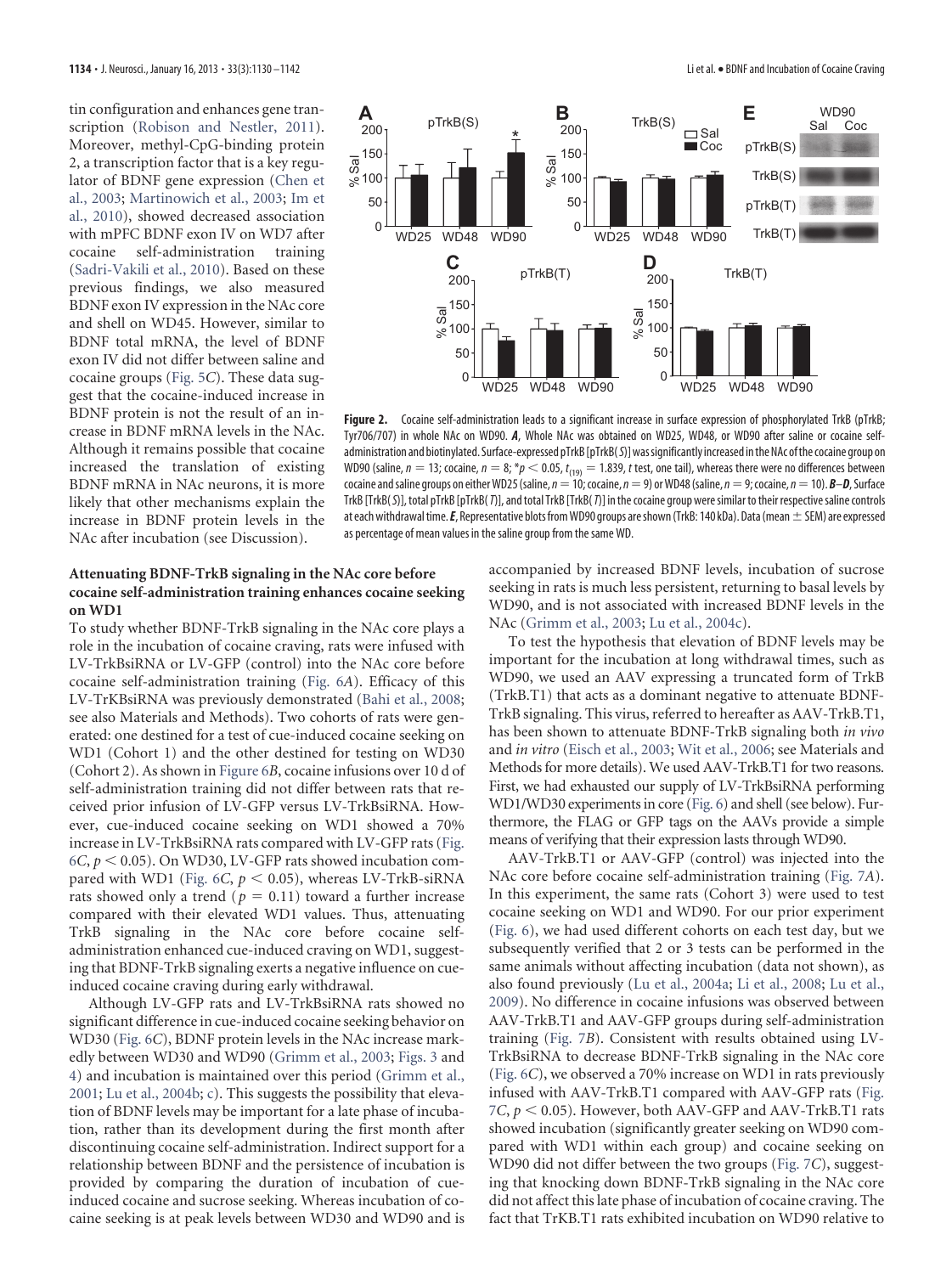

Figure 3. BDNF immunoreactivity is selectively increased in the NAc core on WD45 after cocaine self-administration training. *A*, Infusions during 10 d of saline or cocaine self-administration training (saline,  $n = 13$ ; cocaine,  $n = 11$ ). *B*, Schematic diagram illustrating regions sampled to measure BDNF immunoreactivity in NAc core (open boxes) and shell (closed gray boxes). *C*, Representative images of BDNF staining in the NAc on WD45 after saline (left panels) or cocaine self-administration (right panels). Top, Low-magnification images. Scale bar, 1000  $\mu$ m. Middle and bottom, Higher-magnification images in core and shell, respectively. Scale bar, 100  $\mu$ m. **D**, A significant increase in BDNF staining was observed in the NAc core (\* $p$   $<$  0.05,  $t_{(22)}=$  3.117, *t* test), but not shell, of the cocaine group on WD45 compared with the saline group. Data (mean  $\pm$  SEM) are expressed as percentage of mean values in the saline group.  $\bm{\mathit{E}}$ , The volume of the NAc (mm  $^3$ ) did not differ between saline and cocaine groups on WD45.



Figure 4. BDNF immunoreactivity is significantly elevated in both the NAc core and shell on WD90 after cocaine selfadministration training. *A*, Infusions during 10 d of saline or cocaine self-administration training (saline,  $n=12$ ; cocaine,  $n=8$ ). *B*, BDNF staining was significantly increased in the NAc core (\*\*\* $p$   $<$  0.0005,  $t_{(15)}$   $=$  5.070, *t* test; saline,  $n$   $=$  11; cocaine,  $n$   $=$  6) and shell (\* $p$   $<$  0.05,  $t_{\rm (18)}$   $= 2.537$ , t test; saline,  $n=12$ ; cocaine,  $n=8)$  in the cocaine group on WD90 compared with saline<br>controls. Data (mean  $\pm$  SEM) are expressed as percentage of mean values in the sa staining in the NAc on WD90 after saline (left) or cocaine self-administration (right). Top, Low-magnification images. Scale bar, 1000  $\mu$ m. Middle and bottom, Higher-magnification images in core and shell, respectively. Scale bar, 100  $\mu$ m.

WD1 in this experiment, but not on WD30 relative to WD1 in the experiment shown in Figure 6, most likely reflects the longer duration of the former experiment, permitting a difference to emerge relative to WD1. After the WD90 test, we assessed expression of AAV-TrkB.T1 by FLAG immunohistochemistry. As shown in Figure 7*D*, strong FLAG signals were observed in the NAc core, indicating that the virus was still expressing on WD90. Together, our behavioral results suggest that basal levels of BDNF signaling in the NAc core (i.e., levels present before the withdrawaldependent increase in BDNF protein) exert a suppressive effect on cue-induced cocaine seeking on WD1 because attenuating BDNF-TrkB signaling using either LV-TrkBsiRNA or AAV-TrkB.T1 enhanced cocaine seeking in WD1 tests.

#### **Attenuating BDNF-TrkB signaling in the NAc shell before cocaine self-administration training suppresses cocaine seeking on WD90**

Next, we studied whether BDNF in the NAc shell also plays a role in the incubation of cocaine craving by using similar viral vectors to attenuate BDNF-TrkB signaling. First, rats received intracranial infusion of LV-GFP, LV-TrkBsiRNA, or LV-TrkB.T1 into the NAc shell and then were trained to self-administer cocaine for 10 d (Fig. 8*A*). Previous work showed similar behavioral effects regardless of

whether BDNF-TrkB signaling was attenuated by injection of LV-TrkBsiRNA or LV-TrkB.T1 into the NAc (Bahi et al., 2008). Cue-induced cocaine seeking behavior was tested on WD1 and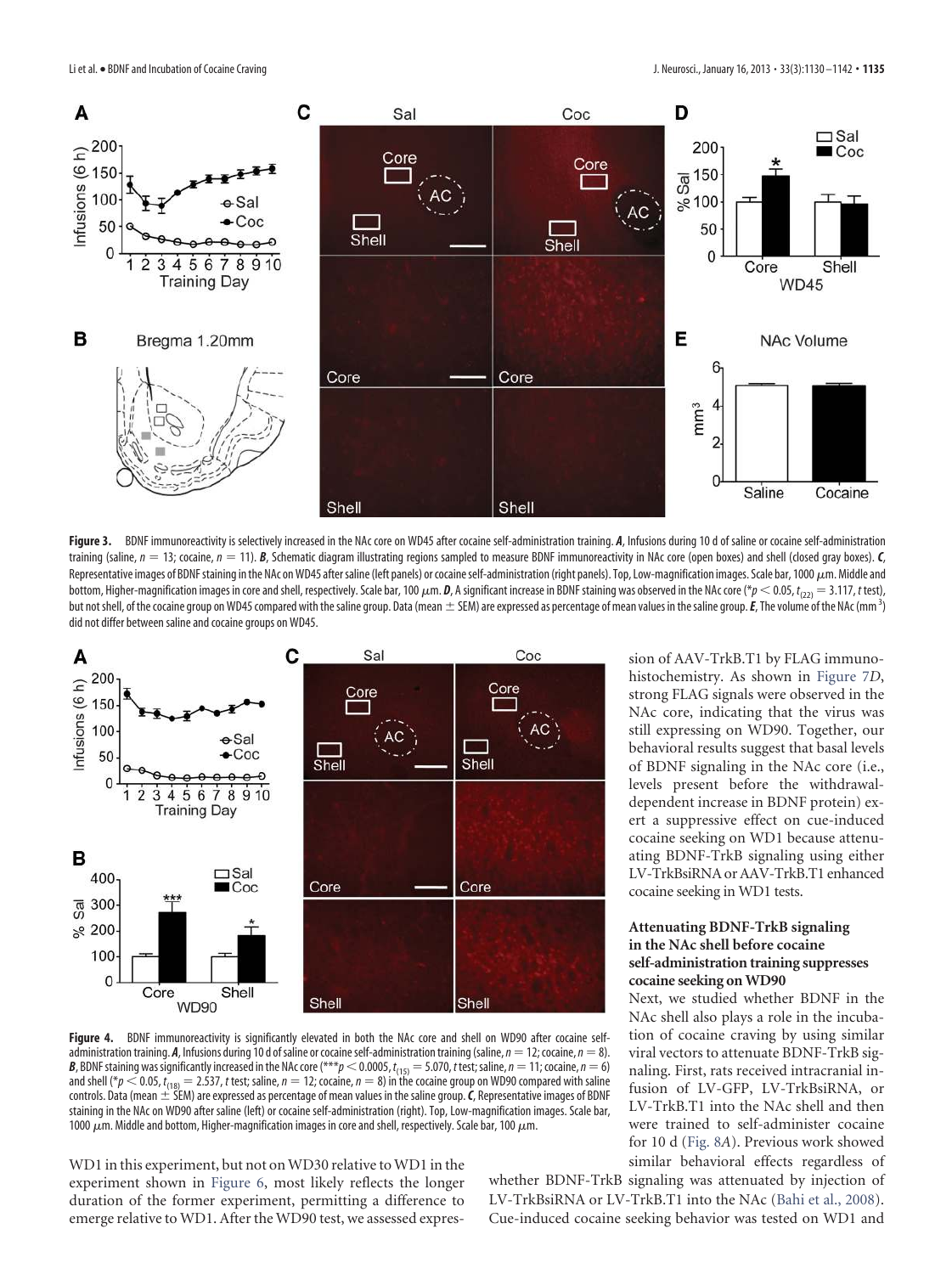WD45. Similar to the lentivirus experiments in the core, we used different cohorts of rats for each WD (Cohort 4, WD1; Cohort 5, WD45). Viral injection into the NAc shell before cocaine selfadministration training did not affect responding of the rats during training (Fig. 8*B*). Results of WD1 and WD45 tests indicated that all three groups exhibited incubation of cocaine craving (within group comparisons of WD1 and WD45), and no differences were observed between the three groups on either WD1 or WD45 (Fig. 8*C*,  $p < 0.05$ ).

To determine whether BDNF in the NAc shell is involved in a late phase of incubation, we tested cocaine seeking on WD90 after knocking down BDNF-TrkB signaling in the NAc shell using AAV-TrkB.T1 (Fig. 9*A*). Consistent with previous results obtained using LV-TrkBsiRNA and LV-TrkB.T1 (Fig. 8*C*), no difference was found on WD1. However, a significant decrease  $(\sim 30\%)$  of cueinduced seeking was observed in AAV-TrkB.T1 rats compared with AAV-GFP rats on WD90 (Fig.  $9C, p < 0.5$ ), although both groups of rats showed incubation compared with their responding on WD1. Virus expression was verified after the WD90 test by FLAG or GFP immunohistochemistry (Fig. 9*D*). These results indicate that BDNF-TrkB signaling in the NAc shell is required to achieve maximal levels of incubation during prolonged withdrawal.

## **Long-term elevation of BDNF in the NAc core or shell is not sufficient to increase CP-AMPAR expression**

Our laboratory has previously shown that

the expression of incubation of cocaine craving on WD45, after the same cocaine self-administration regimen used here, is mediated by GluA1-containing CP-AMPARs that accumulate in the NAc during withdrawal (Conrad et al., 2008). As noted in the Introduction, there is evidence that BDNF can promote synaptic delivery of CP-AMPARs in the NAc core of adult drugnaive rats (Li and Wolf, 2011a) and *in vitro* preparations from other brain regions (Caldeira et al., 2007; Li and Keifer, 2008; Li and Keifer, 2009; Keifer and Zheng, 2010; Fortin et al., 2012). These results led us to hypothesize that elevation of BDNF levels in the NAc might underlie the accumulation of CP-AMPARs during cocaine withdrawal. To test this hypothesis, we used LV-BDNF-GFP to overexpress BDNF in the NAc core or shell in drug-naive rats and studied AMPAR expression and distribution using a BS<sup>3</sup> protein crosslinking assay. As the LV-BDNF-GFP virus has not been previously studied, we first verified viral expression *in vivo* using BDNF immunohistochemistry. As shown in Figure 10*A*, neurons expressing GFP immunoreactivity also showed intense staining for BDNF. Next, we studied the effect of long-term BDNF overexpression in the NAc core or shell on AM-PAR subunit surface expression. An increase in surface expression of



**Figure 5.** Neither total BDNF mRNA nor BDNF exon IV levels are increased in the NAc 45 d after discontinuing cocaine selfadministration training. A, Training data are expressed as infusions (mean  $\pm$  SEM) on each 6 h training day for rats that selfadministered saline ( $n=9$ ) or cocaine ( $n=8$ ).  $\mathcal{B}, \mathcal{C}$ , Real-time PCR analysis revealed no differences in total BDNF mRNA expression or BDNF exon IV levels in either NAc core or shell of the cocaine group compared with the saline group on WD45. Data (mean  $\pm$ SEM) are expressed as percentage of mean values in the saline group.



**Figure 6.** Attenuating BDNF-TrkB signaling with LV-TrkBsiRNA in the NAc core led to enhanced cue-induced cocaine seeking on WD1. *A*, Experimental timeline. *B*, Cocaine self-administration training was similar in both cohorts, and no differences were found between the LV-GFP and LV-TrkBsiRNA groups.*C*, Cue-induced cocaine seeking was significantly enhanced on WD1 in rats injected with LV-TrkBsiRNA into the NAc core before cocaine self-administration training compared with rats injected with LV-GFP ( $*_p$  < 0.05,  $t_{(11)} = 2.576$ , t test; LV-GFP,  $n = 7$ ; LV-TrkBsiRNA,  $n = 6$ ). By WD30, no difference was apparent between the LV-GFP and LV-TrkBsiRNA groups (LV-GFP,  $n = 6$ ; LV-TrkBsiRNA,  $n = 8$ ). Whereas the LV-GFP groups exhibited incubation (significantly increased active hole nose-pokes on WD30 compared with WD1) (\* $p$   $<$  0.05,  $t_{(11)}$   $=$  6.207,  $t$  test), no significant difference was found between LV-TrkBsiRNA groups tested on WD1 versus WD30. Results are expressed as nose-pokes (mean  $\pm$  SEM) in the previously active hole during a 60 min cocaine-seeking test in which cocaine was not available and each nose-poke into the active hole resulted in the delivery of the light cue previously paired with cocaine infusions.

GluA1 in the absence of a change in GluA2 would be suggestive of elevated CP-AMPAR levels (e.g., Conrad et al., 2008; Li and Wolf, 2011a). However, 47 d after infusion of LV-BDNF-GFP into NAc core or shell, both GluA1 and GluA2 surface expression were unchanged compared with LV-GFP rats (Fig. 10*B*,  $C, p < 0.05$ ). The postinfusion time point (47 d) was chosen because it corresponds to a withdrawal time when both BDNF and CP-AMPAR levels are elevated in the NAc core during the incubation of cocaine craving (Grimm et al., 2003; Conrad et al., 2008; Wolf and Tseng, 2012).

Together, our results show that long-term overexpression of BDNF in the NAc is not sufficient to increase CP-AMPAR surface expression. This argues against our original hypothesis that cocaine-induced elevation of BDNF is responsible for the increase in CP-AMPARs. Also arguing against this hypothesis is our finding that BDNF levels in the shell subregion are not yet elevated on WD45 (Fig. 3), despite the fact that CP-AMPARs can be detected in the shell at similar withdrawal times (McCutcheon et al., 2011). However, it remains possible that viral mediated overexpression of BDNF does not reproduce the spatial and/or temporal pattern of the cocaine-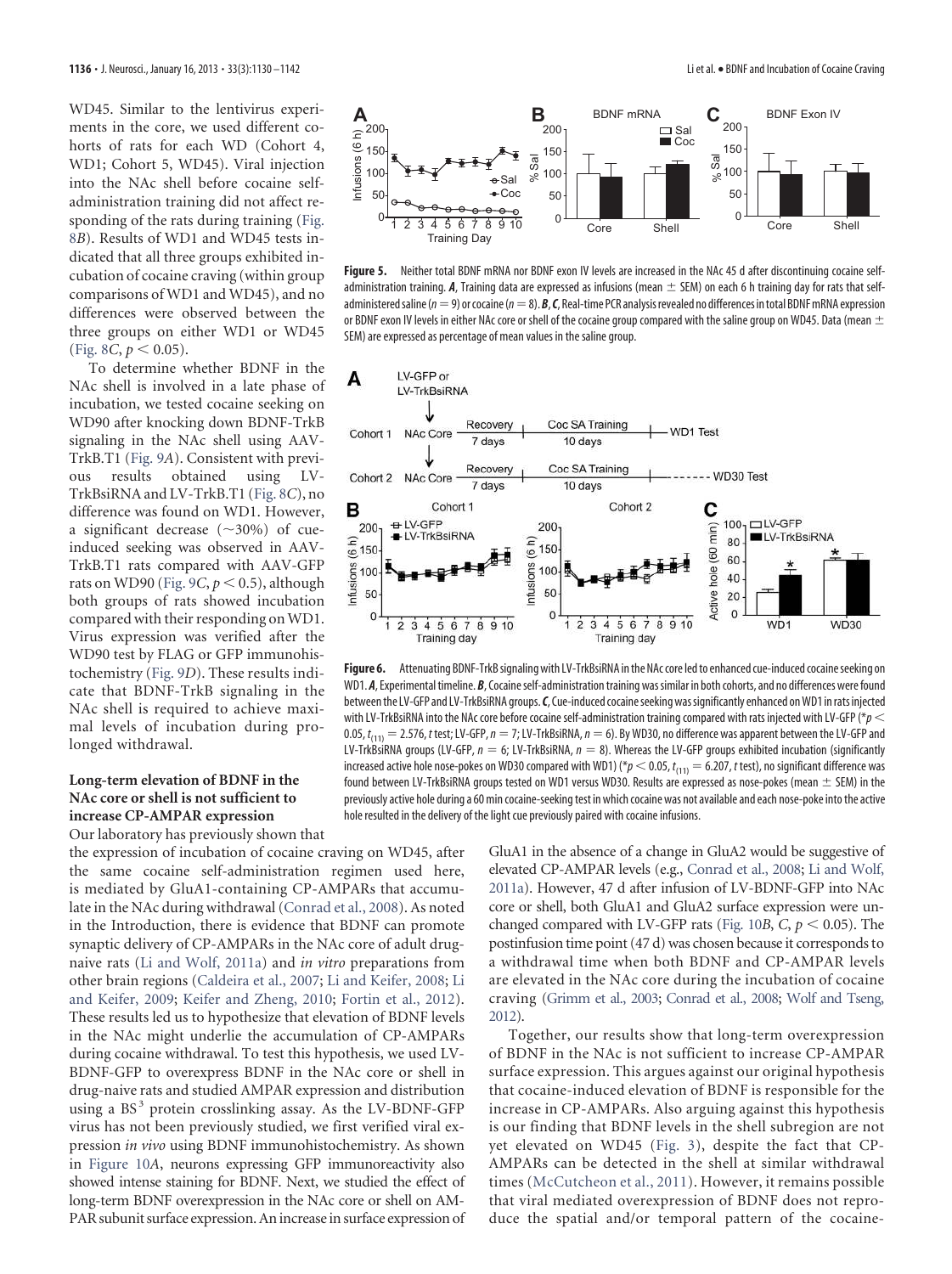

Figure 7. Attenuating BDNF-TrkB signaling with AAV-TrkB.T1 in the NAc core led to enhanced cue-induced cocaine seeking on WD1. *A*, Experimental timeline. *B*, Cocaine self-administration training was similar between AAV-GFP (n = 7) and AAV-TrkB.T1 (n = 6) groups. C, Similarly to results obtained with LV-TrkBsiRNA (Fig. 6), we observed significantly enhanced cue-induced cocaine seeking on WD1 in the AAV-TrkB.T1 group compared with the AAV-GFP group (\* $p < 0.05$ ,  $t_{(11)} = 2.357$ , t test). No difference was found between the groups on WD90, but both groups showed incubation compared with their respective WD1 (AAV-GFP: \* $\rho$   $<$  0.05,  $t_{\rm (6)}$   $=$  7.704; AAV-TrkB.T1:  $^{\#}p$   $<$  0.05,  $t_{\rm (5)}$   $=$  2.326; one tailed, paired *t* tests). Results are expressed as nose-pokes (mean  $\pm$ SEM) in the previously active hole during a 30 min cocaine-seeking test conducted as described in the legend to Figure 6. D, Representative image showing FLAG immunostaining in the NAc core after the final seeking test on WD90. Scale bar, 1000  $\mu$ m.



**Figure 8.** Attenuating BDNF-TrkB signaling with LV-TrkBsiRNA or LV-TrkB.T1 in the NAc shell had no effect on cue-induced cocaine seeking on either WD1 or WD45. *A*, Experimental timeline. *B*, Cocaine self-administration training was similar in both cohorts, and no differences were found between LV-GFP, LV-TrkBsiRNA, and LV-TrkB.T1 groups.*C*, No effects on cue-induced cocaine seeking were observed on either WD1 or WD45 in rats injected with LV-GFP, LV-TrkBsiRNA, or LV-TrkB.T1 in the NAc shell before cocaine self-administration training, although all three WD45 groups (LV-GFP:  $n = 9$ ; LV-TrkBsiRNA:  $n = 9$ ; LV-TrkB.T1:  $n = 6$ ) showed incubation compared with respective WD1 groups (LV-GFP:  $n = 9$ ; LV-TrkBsiRNA:  $n = 9$ ; LV-TrkB.T1:  $n = 7$ ). Comparison of WD1 and WD45 groups: LV-GFP,  $^*p$   $<$  0.05,  $t_{(16)}$   $=$  3.758; LV-TrkBsiRNA,  $^{\#}p$   $<$  0.05,  $t_{(16)}$   $=$  4.617; LV-TrkB.T1,  $^5p$   $<$  0.05,  $t_{(11)}$   $=$  3.716; t tests. Results are expressed as nose-pokes (mean  $\pm$  SEM) in the previously active hole during a 30 min cocaine-seeking test conducted as described in the legend to Figure 6.

induced elevation in endogenous BDNF during incubation. For example, anterograde transport of BDNF from particular brain regions may lead to a specific pattern of BDNF-TrkB signaling, which is required to influence GluA surface expression. It is also possible that elevation of BDNF is involved in CP-AMPAR expression but is not sufficient, i.e., other cocaine-induced adaptations are also necessary.

#### **Ampakine treatment increases BDNF protein expression in the NAc**

Ampakines, positive modulators of AMPAR transmission that work by slowing deactivation and desensitization of AMPARs (Lynch and Gall, 2006), have been shown to increase BDNF protein levels in cultured hippocampus neurons as well in rat hippocampus *in vivo* (Lauterborn et al., 2000; 2003; Rex et al., 2006; Lauterborn et al., 2009). This led us to consider a novel hypothesis for the relationship between BDNF and CP-AMPARs during incubation. Rather than proposing that BDNF mediates the increase in CP-AMPARs observed during incubation, we wondered whether enhanced AMPAR transmission after prolonged withdrawal (due to high conductance CP-AMPAR accumulation) contributes to the time-dependent increaseinBDNFlevelsintheNAc.Asafirststep toward exploring this hypothesis, we conducted a proof-of-principle study aimed at determining whether enhancing AMPAR transmission, using ampakines, increases BDNF expression in NAc of drug-naive rats.

Rats were treated with the ampakine CX929 (5 mg/kg, i.p.) using a repeated injection regimen previously shown to in-

crease BDNF levels in the rat hippocampus (Rex et al., 2006). Consistent with their results, we observed a significant increase in BDNF protein levels in hippocampus after ampakine treatment (Fig. 11,  $p < 0.05$ ). BDNF protein was also significantly elevated in the NAc (Fig. 11), supporting our hypothesis. Using tissue from the same animals, we failed to detect an increase in BDNF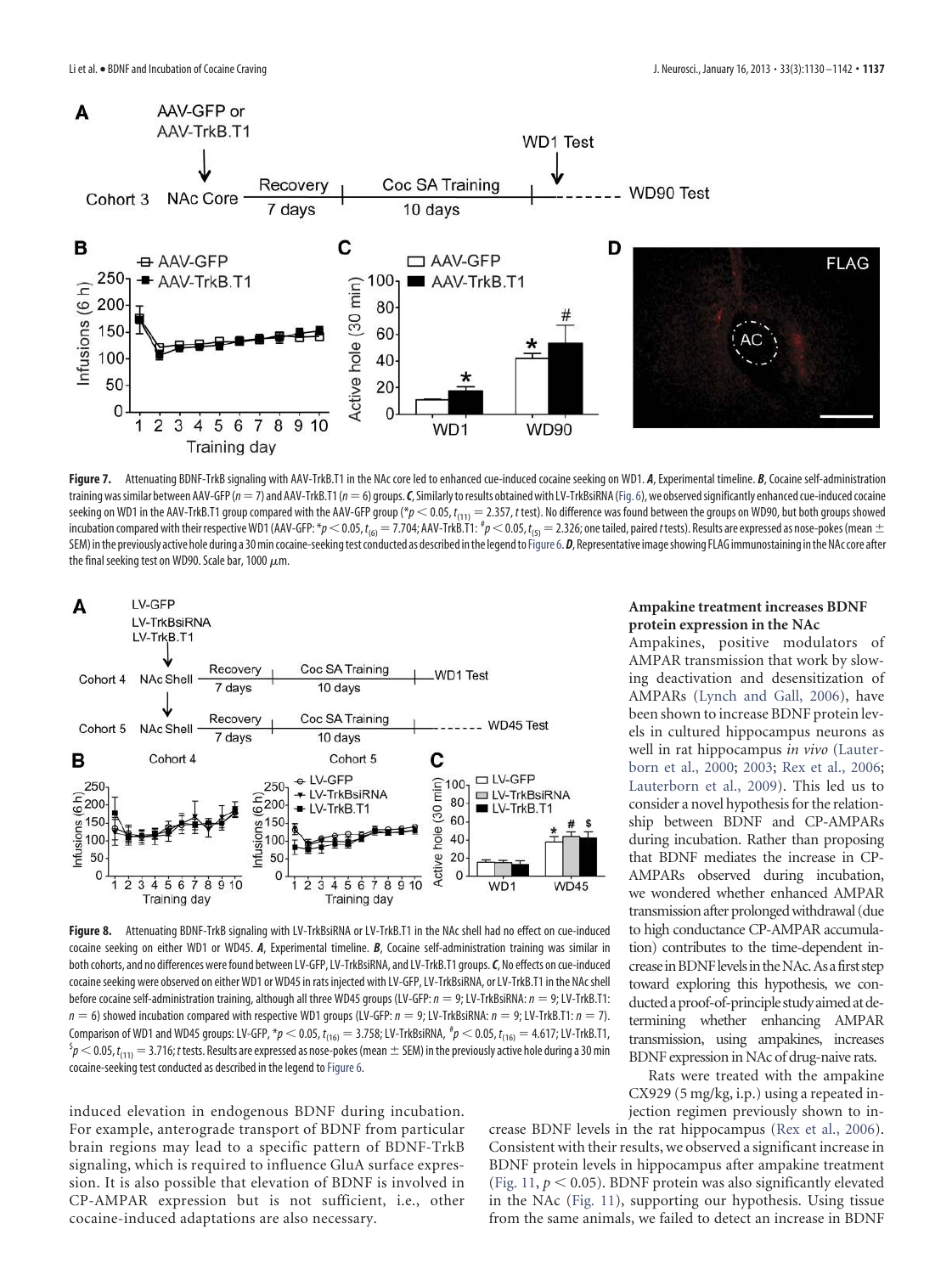

Figure 9. Attenuating BDNF-TrkB signaling with AAV-TrkB.T1 in the NAc shell led to significantly decreased cue-induced cocaine seeking on WD90. *A*, Experimental timeline. *B*, Cocaine self-administration training was similar for AAV-GFP (n = 7) and AAV-TrkB.T1 (n = 6) groups. *C*, On WD1, there was no difference in cue-induced cocaine seeking between AAV-GFP and AAV-TrkB.T1 groups. On WD90, although both groups showed incubation compared with their respective WD1 (AAV-GFP: \* $p < 0.05$ ,  $t_{\rm (6)} = 7.017$ ; AAV-TrkB.T1:  $^{\#}p < 0.05$ ,  $t_{\rm (5)} = 4.437$ ; paired t tests), the response of the AAV-TrkB.T1 group was significantly decreased compared with the AAV-GFP group ( $\delta p < 0.05$ ,  $t_{(11)} = 2.333$ , t test). D, Representative image showing FLAG immunostaining in NAc shell after the behavioral test on WD90. Scale bar, 1000  $\mu$ m.

mRNA levels in either hippocampus (data not shown) or NAc (Fig. 11) after ampakine treatment. This was not surprising, as prior studies have shown that BDNF protein and mRNA levels in hippocampus do not always show parallel alterations after ampakine treatment (Lauterborn et al., 2000).

An alternative to the ampakine hypothesis is that BDNF protein levels increase in the NAc during incubation as a result of anterograde transport from another brain region. The mPFC is one candidate, based on a report that BDNF levels increase in the mPFC after limited access cocaine self-administration and 7 d of withdrawal (Sadri-Vakili et al., 2010). We therefore measured BDNF protein levels in mPFC on WD45, using tissue obtained previously after the same cocaine or saline self-administration regimen used herein. We also measured BDNF mRNA in mPFC tissue obtained from the same saline and cocaine rats used to measure BDNF mRNA levels in the NAc on WD45 (Fig. 5). No differences were found between groups for mPFC levels of BDNF protein [data normalized to saline controls; sa-



**Figure 10.** Long-term elevation of BDNF levels with LV-BDNF-GFP had no effect on GluA1 or GluA2 surface expression in either the NAc core or shell. *A*, Representative image of BDNF staining 3 weeks after injection of LV-BDNF-GFP into the NAc core. Intense staining for BDNF (red) was observed in infected neurons, identified based on GFP expression (green). Note that the GFP signal is weak because it was not amplified by immunostaining. These results demonstrate that LV-BDNF-GFP was effective in vivo. Scale bar, 100  $\mu$ m. **B**, Forty-seven days after injection of LV-GFP ( $n = 9$ ) or LV-BDNF-GFP ( $n = 4$ ) into the NAc core, BDNF levels in the core of the LV-BDNF-GFP group were significantly elevated compared with LV-GFP controls (\* $p$   $<$  0.05,  $t_{(11)}$   $=$  2.242, t test), but this chronic elevation of BDNF levels failed to affect GluA1 and GluA2 surface expression.*C*, Similarly, whereas BDNF levels in the shell of the LV-BDNF-GFP group ( $n = 8$ ) showed a significant increase compared with the LV-GFP group ( $n = 11$ ; \* $p < 0.05$ ,  $t_{(17)}=$  2.750,  $t$  test), no changes on GluA1 and GluA2 surface expression were observed. Data (mean  $\pm$  SEM) are expressed as percentage of mean values in the LV-GFP group.

line,  $100 \pm 9.1\%$  ( $n = 9$ ); cocaine,  $99.4 \pm 3.5\%$  ( $n = 6$ );  $p > 0.05$ ] or BDNF mRNA [saline,  $100.0 \pm 7.4\%$  ( $n = 9$ ); cocaine,  $99.7 \pm$ 7.7% ( $n = 8$ );  $p > 0.05$ ].

## **Discussion**

We investigated the role of BDNF-TrkB signaling in the incubation of cocaine craving, as well as BDNF's role in the CP-AMPAR accumulation that accompanies incubation. Levels of BDNF protein, but not mRNA, were increased in whole NAc on WD45. In studies distinguishing core from shell, we found that BDNF increased first in the core (WD45). However, BDNF was further elevated in the core and also elevated in the shell on WD90, a time point at which cell surface pTrkB was also significantly increased in whole NAc. Behavioral studies using viral vectors showed that attenuating BDNF-TrkB signaling in core before cocaine selfadministration training enhanced cocaine seeking during early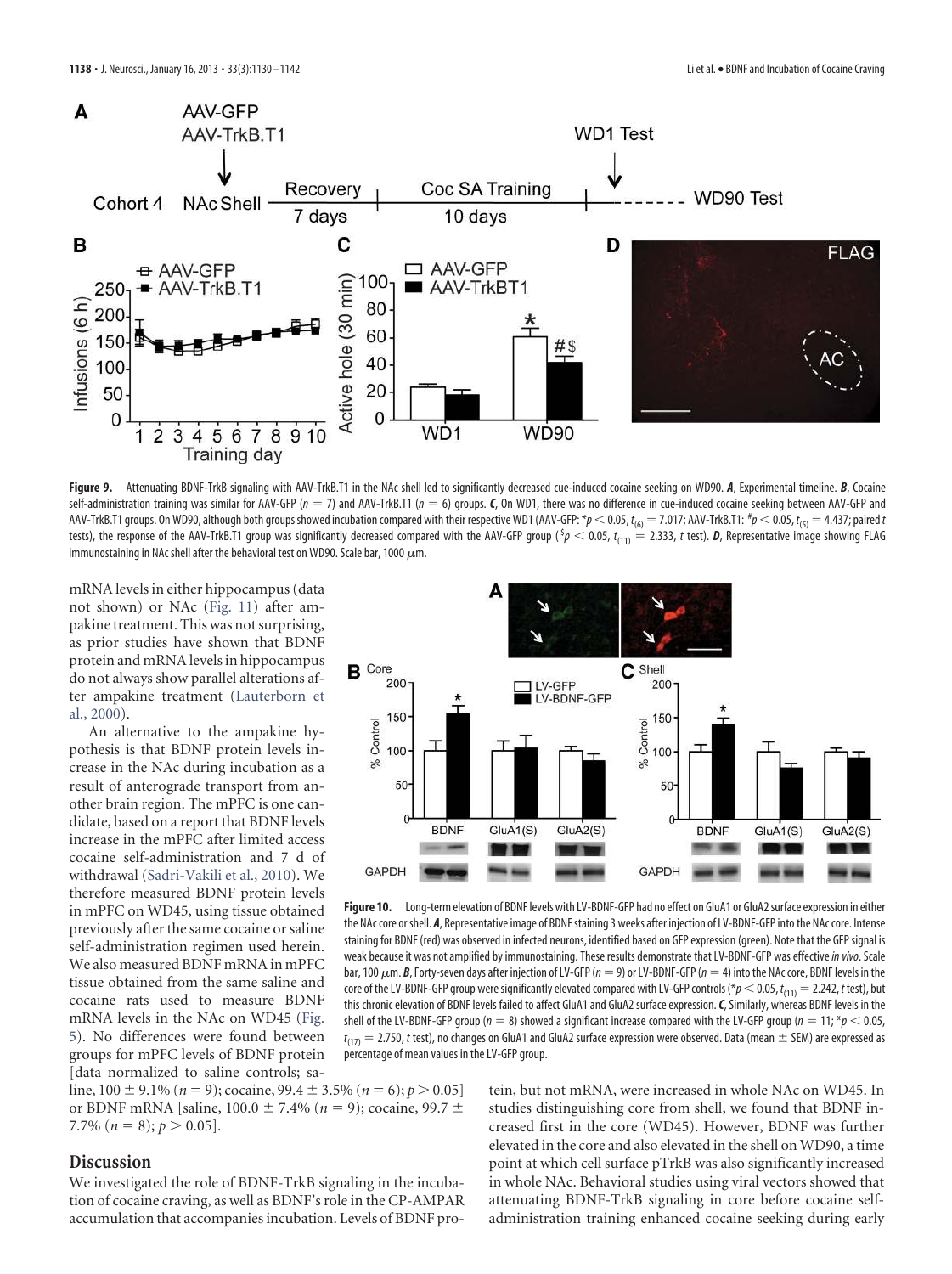

Figure 11. Treatment with the ampakine CX929 in drug naive rats significantly increased BDNF protein levels in whole NAc. As a positive control, we first confirmed that BDNF protein levels in rat hippocampus were significantly elevated in the ampakine treatment group ( $n=8$ ) compared with the vehicle group ( $n = 8$ ) (\* $p = 0.05$ ,  $t_{(7)} = 2.506$ , paired t test), consistent with previous studies (Rex et al., 2006). Analysis of whole NAc from the same animals revealed elevated BDNF protein levels (\* $p$   $<$  0.05,  $t_{(7)}$   $=$  2.328, paired  $t$  test) but no change in BDNF total mRNA levels. Data (mean  $\pm$  SEM) are expressed as percentage of mean values in the vehicle group.

withdrawal (WD1), whereas similar attenuation in shell suppressed cocaine seeking after prolonged withdrawal (WD90). Finally, in studies designed to explore the relationship between BDNF and CP-AMPAR plasticity, we found no evidence of increased CP-AMPAR surface expression after chronic elevation of BDNF levels in core or shell. However, enhancing AMPAR transmission with an ampakine increased NAc BDNF levels.

### **Possible mechanisms underlying increased BDNF protein levels during incubation**

Although cocaine exposure can increase BDNF mRNA in the NAc (Le Foll et al., 2005; Filip et al., 2006; Fumagalli et al., 2007; Graham et al., 2007; Huang et al., 2011), our results show that BDNF protein levels in the NAc increase during incubation in the absence of changes in mRNA levels. Dissociation between cocaine's effects on BDNF mRNA and protein levels has been reported previously (Fumagalli et al., 2007). We also failed to detect changes in BDNF exon IV levels, which are altered after other cocaine regimens (Liu et al., 2006; Sadri-Vakili et al., 2010). These results suggest that mechanisms other than increased mRNA levels must explain increased BDNF protein during incubation. One possibility is anterograde transport from regions, such as the mPFC or VTA, which project to NAc and express high BDNF levels (Altar et al., 1997; Conner et al., 1997; Altar and DiStefano, 1998; Lessmann et al., 2003). To address this, we measured BDNF mRNA and protein in mPFC on WD45 after cocaine selfadministration and failed to find any difference between saline and cocaine groups. This argues against anterograde transport from mPFC but does not rule out transport from other regions, most notably the VTA, in which BDNF has been implicated in incubation of cocaine craving (Grimm et al., 2003; Lu et al., 2004a). However, additional possibilities exist. Translation of existing BDNF mRNA in the NAc could be enhanced (e.g., resulting from changes in abundance of long 3 UTR BDNF mRNA) (Lau et al., 2010). In addition, BDNF mRNA can be stabilized by  $Ca^{2+}$ 

influx (Fukuchi et al., 2005), and  $\mathrm{Ca}^{\,2+}$  influx should be increased once CP-AMPARs are in the synapse. Finally, processing of pro-BDNF into mature BDNF can also be increased in a  $Ca^{2+}$ dependent manner (Gualandris et al., 1996).

#### **Activation of TrkB receptors in the NAc after prolonged withdrawal**

Prolonged exposure to BDNF leads to downregulation of TrkB receptors *in vitro* (Sommerfeld et al., 2000), making us wonder whether TrkB receptor expression in the NAc changes in response to BDNF elevation during incubation. By biotinylating NAc tissue at different withdrawal times, we found no difference between cocaine and saline groups in cell surface or total levels of TrkB or pTrkB (Thr 706/606; phosphorylation at this site reflects TrkB activation) in whole NAc on WD25 and WD48, even though BDNF levels are increased in the core by WD45. However, cell surface pTrkB was increased on WD90, the time when BDNF levels in core are further elevated and BDNF elevation in shell is also observed. The reason for the delay in increased surface expression of pTrkB is unclear. However, the rate of BDNF application affects subsequent signaling (Ji et al., 2010). A gradual increase in endogenous BDNF during incubation may elicit a slow activation of TrkB (contrasting with rapid activation after acute exogenous BDNF application; Li and Wolf, 2011a). It should be noted that we did not measure TrkB in core and shell separately, but other results indicate the possibility of different TrkB regulation in these subregions (Toda et al., 2002; Graham et al., 2007; Graham et al., 2009).

#### **Core-shell differences in the role of BDNF during incubation**

As discussed above, BDNF levels increase first in the core and later in shell during incubation, adding to evidence that cocaine differently affects BDNF expression in core versus shell (Filip et al., 2006; Graham et al., 2007; Huang et al., 2011). Before our work, however, it was unclear whether BDNF in core and shell contribute differently to cocaine seeking. Graham et al. (2007) showed that daily delivery of BDNF into the shell facilitated cocaine reward after 11–15 d of withdrawal from cocaine self-administration, whereas delivery of BDNF blocking-antibody produced the opposite effect. Although analogous studies in the core were not performed, a series of studies provide indirect support for an opposite effect of BDNF in core (Berglind et al., 2007, 2009; Whitfield et al., 2011). They showed that intra-PFC infusion of BDNF, immediately after completion of cocaine self-administration training, suppressed cocaine seeking 22 h later. This depended on TrkB activation in the mPFC. However, BDNF levels in NAc were also elevated (presumably through anterograde transport) and cocaine-induced adaptations in the NAc were normalized. These studies did not distinguish core from shell. However, the dorsomedial region of PFC injected with BDNF projects primarily to the core (Pierce et al., 1998). Thus, the intra-PFC infusion of BDNF may have elevated BDNF predominantly in core, and this may have contributed to the ability of intra-PFC BDNF to suppress cocaine seeking.

To investigate the possibility that BDNF in core and shell play opposite roles in incubation of cocaine seeking, we used viral vectors to attenuate BDNF-TrkB signaling before cocaine self-administration. When BDNF-TrkB signaling was attenuated in the core, we observed enhanced seeking on WD1, but no difference from controls at later withdrawal times (WD30 or WD90). Because the cocaine-induced increase in endogenous BDNF does not occur until well after WD1 (Grimm et al.,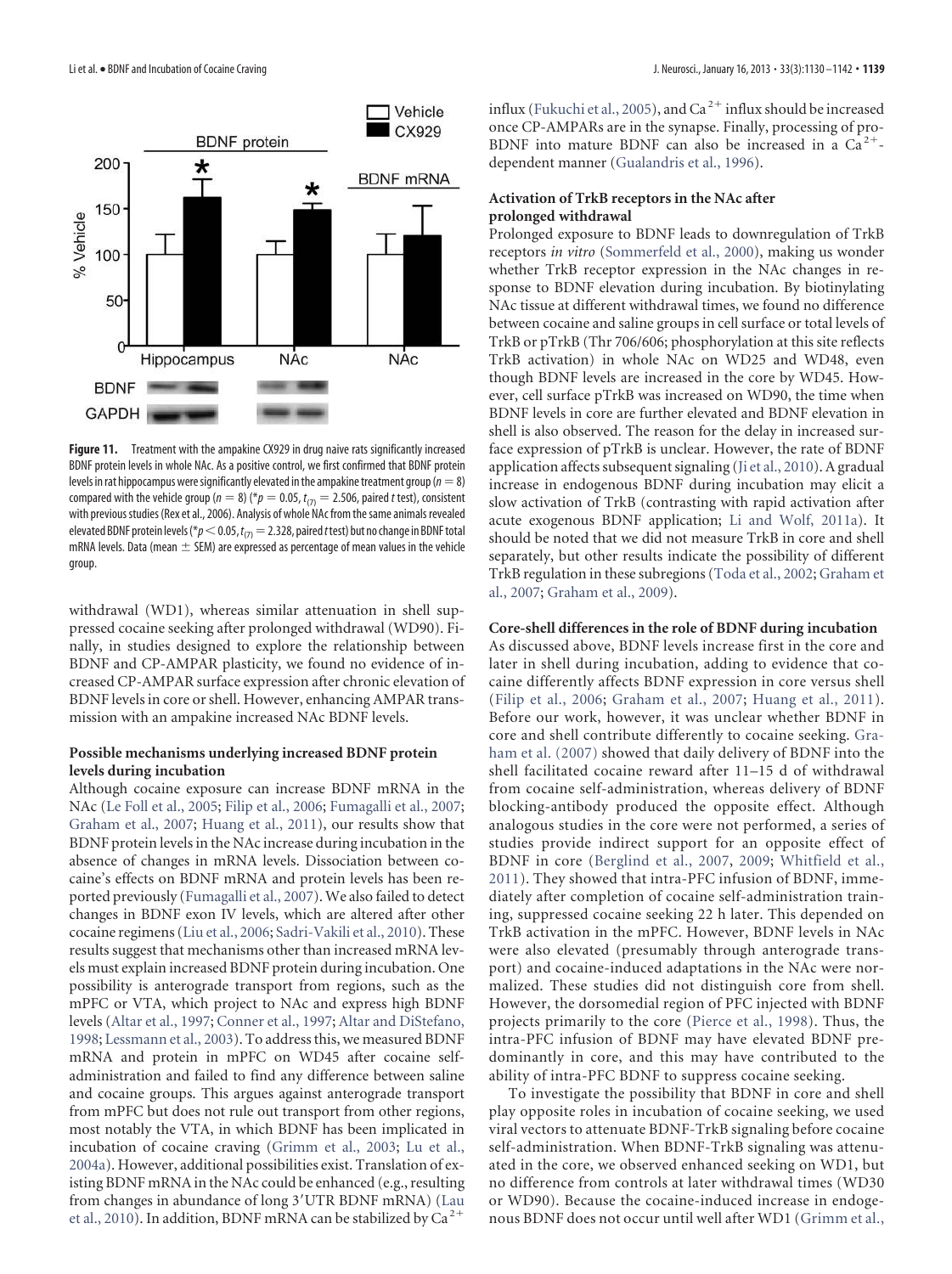2003), these results suggest that basal levels of BDNF transmission in the NAc core normally exert a suppressive effect on cue-induced cocaine seeking during early withdrawal. The direction of the effect is consistent with our interpretation of the results of intra-PFC BDNF infusion mentioned above (Berglind et al., 2007). On the other hand, after attenuation of BDNF-TrkB signaling in shell, cue-induced cocaine seeking was unaltered on WD1 or WD30 but significantly attenuated on WD90, the same withdrawal time at which we observed elevated BDNF levels in the shell. Indeed, in rats treated to knock down TrkB signaling in the shell, the level of responding on WD90 (Fig. 9*C*) was very similar to that observed on WD45 (Fig. 8*C*), supporting the idea that attenuation of BDNF-TrkB signaling in the NAc shell prevents the enhancement of responding that normally occurs between WD45 and WD90. Together, these results suggest that withdrawal-dependent elevation of BDNF-TrkB signaling in the NAc shell contributes to incubation during late withdrawal. This is consistent with evidence that BDNF in the shell facilitates cocaine seeking (Graham et al., 2007), although different cocaine regimens preclude a direct comparison. To our knowledge, our study is the first to investigate the role of endogenous BDNF in core versus shell during incubation. Our results suggest that BD-NF's role is not only distinct in these subregions, but also in different timeframes during withdrawal. Adding to the complexity, BDNF levels also increase in dorsal striatum during extended access cocaine self-administration, promoting cocaine seeking (Im et al., 2010).

### **Possible relationship between BDNF and CP-AMPARs during incubation**

Using a protein crosslinking assay, we found that chronic BDNF elevation using viral vectors failed to affect GluA1 surface expression in the NAc. Because CP-AMPARs accumulating during incubation are largely homomeric GluA1 (Conrad et al., 2008), this suggests that increased BDNF levels during incubation are not sufficient to account for CP-AMPAR accumulation. However, we showed that an AMPAR potentiator (ampakine CX929) increased BDNF protein in the NAc, supporting the alternative hypothesis that enhanced NAc AMPAR transmission during incubation led to the increase in BDNF. The time course of both effects supports this hypothesis (Grimm et al., 2003; Wolf and Tseng, 2012; present results). Therefore, future studies should explore the possibility that CP-AMPAR accumulation plays a causal role in elevation of BDNF levels in the NAc during incubation, although other possibilities mentioned above (e.g., anterograde transport of BDNF to the NAc) should also be investigated.

In conclusion, BDNF levels increase in both the NAc core and shell during withdrawal from extended access cocaine self-administration, but this occurs with different time courses and has different functional consequences in the two subregions. These findings help to reconcile seemingly contradictory reports about BDNF's role in cocaine seeking. In addition, our results support the novel hypothesis that the gradual increase in BDNF levels in the NAc during incubation occurs as a result of increased AMPAR transmission, providing a new direction for future studies. The clinical implication of our results is that reducing BDNF signaling might decrease cue-induced cocaine craving at long withdrawal times and thereby help to maintain abstinence.

#### **References**

- Altar CA, DiStefano PS (1998) Neurotrophin trafficking by anterograde transport. Trends Neurosci 21:433– 437. CrossRef Medline
- Altar CA, Cai N, Bliven T, Juhasz M, Conner JM, Acheson AL, Lindsay RM, Wiegand SJ (1997) Anterograde transport of brain-derived neurotrophic factor and its role in the brain. Nature 389:856 – 860. CrossRef Medline
- Bahi A, Boyer F, Chandrasekar V, Dreyer JL (2008) Role of accumbens BDNF and TrkB in cocaine-induced psychomotor sensitization, conditioned place preference and reinstatement in rats. Psychopharmacology 199:169 –182. CrossRef Medline
- Berglind WJ, See RE, Fuchs RA, Ghee SM, Whitfield TW Jr, Miller SW, McGinty JF (2007) A BDNF infusion into the medial prefrontal cortex suppresses cocaine seeking in rats. Eur J Neurosci 26:757–766. CrossRef Medline
- Berglind WJ, Whitfield TW Jr, LaLumiere RT, Kalivas PW, McGinty JF (2009) A single intra-PFC infusion of BDNF prevents cocaine-induced alterations in extracellular glutamate within the nucleus accumbens. J Neurosci 29:3715–3719. CrossRef Medline
- Boudreau AC, Wolf ME (2005) Behavioral sensitization to cocaine is associated with increased AMPA receptor surface expression in the nucleus accumbens. J Neurosci 25:9144 –9151. CrossRef Medline
- Boudreau AC, Milovanovic M, Conrad KL, Nelson C, Ferrario CR, Wolf ME (2012) A protein crosslinking assay for measuring cell surface expression of glutamate receptors subunits in the rodent brain after in vivo treatments. Curr Protocols Neurosci 5.30.1–5.30.19.
- Caldeira MV, Melo CV, Pereira DB, Carvalho R, Correia SS, Backos DS, Carvalho AL, Esteban JA, Duarte CB (2007) Brain-derived neurotrophic factor regulates the expression and synaptic delivery of -amino-3-hydroxy-5-methyl-4-isoxazole propionic acid receptor subunits in hippocampal neurons. J Biol Chem 282:12619 –12628. CrossRef Medline
- Chen WG, Chang Q, Lin Y, Meissner A, West AE, Griffith EC, Jaenisch R, Greenberg ME (2003) Depression of BDNF transcription involves calcium-dependent phosphorylation of MeCP2. Science 302:885– 889. CrossRef Medline
- Coggeshall RE (1992) A consideration of neural counting methods. Trends Neurosci 15:9 –13. CrossRef Medline
- Conner JM, Lauterborn JC, Yan Q, Gall CM, Varon S (1997) Distribution of brain-derived neurotrophic factor (BDNF) protein and mRNA in the normal adult rat CNS: evidence for anterograde axonal transport. J Neurosci 17:2295–2313. Medline
- Conrad KL, Tseng KY, Uejima JL, Reimers JM, Heng LJ, Shaham Y, Marinelli M, Wolf ME (2008) Formation of accumbens GluR2 lacking AMPA receptors mediates incubation of cocaine raving. Nature 454:118 –121. CrossRef Medline
- Cunningham ME, Stephens RM, Kaplan DR, Greene LA (1997) Autophosphorylation of activation loop tyrosines regulates signaling by the TRK nerve growth factor receptor. J Biol Chem 272:10957–10967. CrossRef Medline
- Eisch AJ, Bolaños CA, de Wit J, Simonak RD, Pudiak CM, Barrot M, Verhaagen J, Nestler EJ (2003) Brain-derived neurotrophic factor in the ventral midbrain-nucleus accumbens pathway: a role in depression. Biol Psychiatry 54:994 –1005. CrossRef Medline
- Ferrario CR, Li X, Wang X, Reimers JM, Uejima JL, Wolf ME (2010) The role of glutamate receptor redistribution in locomotor sensitization to cocaine. Neuropsychopharmacology 35:818 – 833. CrossRef Medline
- Ferrario CR, Loweth JA, Milowanovic M, Ford KA, Galiñanes GL, Heng LJ, Tseng KY, Wolf ME (2011) Alteration in AMPA receptor subunits and TARPs in the rat nucleus accumbens related to the formation of  $Ca^{2+}$ permeable AMPA receptors during the incubation of cocaine craving. Neuropharmacology 61:1141–1151. CrossRef Medline
- Filip M, Faron-Górecka A, Kuśmider M, Golda A, Frankowska M, Dziedzicka-Wasylewska M (2006) Alterations in BDNF and trkB mR-NAs following acute or sensitizing cocaine treatments and withdrawal. Brain Res 1071:218 –225. CrossRef Medline
- Fortin DA, Srivastava T, Dwarakanath D, Pierre P, Nygaard S, Derkach VA, Soderling TR (2012) Brain-derived neurotrophic factor activation of CaM-kinase kinase via transient receptor potential canonical channels induces the translation and synaptic incorporation of GluA1-containing calcium-permeable AMPA receptors. J Neurosci 32:8127– 8237. CrossRef Medline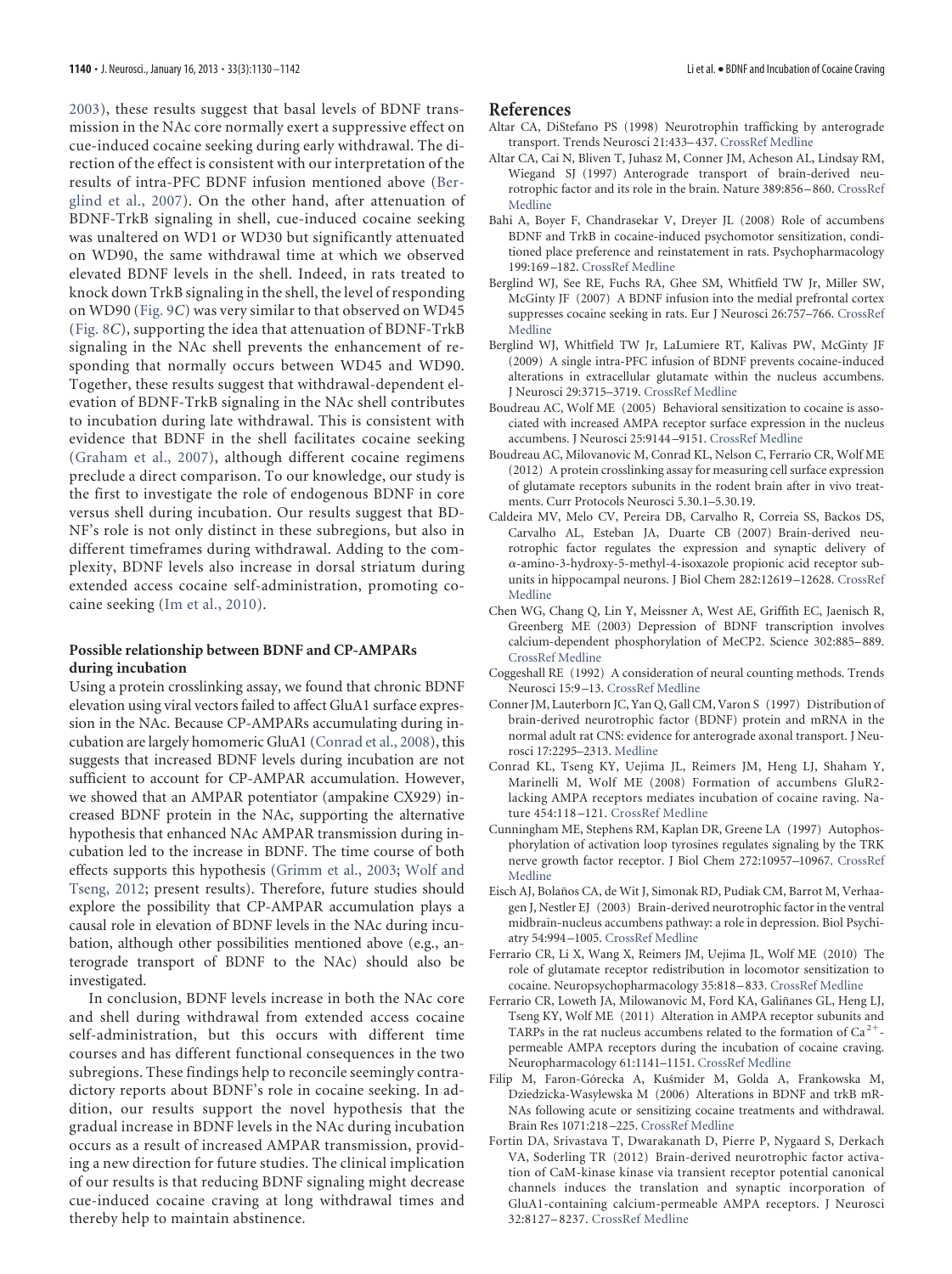- Fukuchi M, Tabuchi A, Tsuda M (2005) Transcriptional regulation of neuronal genes and its effect on neural functions: cumulative mRNA expression of PACAP and BDNF genes controlled by calcium and cAMP signals in neurons. J Pharmacol Sci 98:212–218. CrossRef Medline
- Fumagalli F, Di Pasquale L, Caffino L, Racagni G, Riva MA (2007) Repeated exposure to cocaine differently modulates BDNF mRNA and protein levels in rat striatum and prefrontal cortex. Eur J Neurosci 26:2756 –2763. CrossRef Medline
- Gawin FH, Kleber HD (1986) Abstinence symptomatology and psychiatric diagnosis in cocaine abusers. Arch Gen Psychiatry 43:107–113. CrossRef Medline
- Graham DL, Edwards S, Bachtell RK, DiLeone RJ, Rios M, Self DW (2007) Dynamic BDNF activity in nucleus accumbens with cocaine use increases self-administration and relapse. Nat Neurosci 10:1029 –1037. CrossRef Medline
- Graham DL, Krishnan V, Larson EB, Graham A, Edwards S, Bachtell RK, Simmons D, Gent LM, Berton O, Bolanos CA, DiLeone RJ, Parada LF, Nestler EJ, Self DW (2009) Tropomyosin-related kinase B in the mesolimbic dopamine system: region-specific effects on cocaine reward. Biol Psychiatry 65:696 –701. CrossRef Medline
- Grimm JW, Hope BT, Wise RA, Shaham Y (2001) Neuroadaptation: incubation of cocaine craving after withdrawal. Nature 412:141-142. CrossRef Medline
- Grimm JW, Lu L, Hayashi T, Hope BT, Su TP, Shaham Y (2003) Timedependent increases in brain-derived neurotrophic factor protein levels within the mesolimbic dopamine system after withdrawal from cocaine: implications for incubation of cocaine craving. J Neurosci 23:742–747. Medline
- Gualandris A, Jones TE, Strickland S, Tsirka SE (1996) Membrane depolarization induces calcium-dependent secretion of tissue plasminogen activation. J Neurosci 16:2220 –2225. Medline
- Huang CC, Yeh CM, Wu MY, Chang AY, Chan JY, Chan SH, Hsu KS (2011) Cocaine withdrawal impairs metabotropic glutamate receptordependent long-term depression in the nucleus accumbens. J Neurosci 31:4191– 4203. Medline
- Huang EJ, Reichardt LF (2003) Trk receptors: roles in neuronal signal transduction. Annu Rev Biochem 72:609 – 642. CrossRef Medline
- Im HI, Hollander JA, Bali P, Kenny PJ (2010) MeCP2 controls BDNF expression and cocaine intake through homeostatic interactions with microRNA-212. Nat Neurosci 13:1120 –1127. CrossRef Medline
- Isaac JT, Ashby MC, McBain CJ (2007) The role of the GluR2 subunit in AMPA receptor function and synaptic plasticity. Neuron 54:859 – 871. CrossRef Medline
- Ji Y, Lu Y, Yang F, Shen W, Tang TT, Feng L, Duan S, Lu B (2010) Acute and gradual increases in BDNF concentration elicit distinct signaling and functions in neurons. Nat Neurosci 13:302–309. CrossRef Medline
- Keifer J, Zheng Z (2010) AMPA receptor trafficking and learning. Eur J Neurosci 32:269 –277. CrossRef Medline
- Lau AG, Irier HA, Gu J, Tian D, Ku L, Liu G, Xia M, Fritsch B, Zheng JQ, Dingledine R, Xu B, Feng Y (2010) Distinct 3 UTRs differentially regulate activity-dependent translation of brain-derived neurotrophic factor (BDNF). Proc Natl Acad Sci U S A 107:15845–15950. CrossRef Medline
- Lauterborn JC, Lynch G, Vanderklish P, Arai A, Gall CM (2000) Positive modulation of AMPA receptors increases neurotrophic expression by hippocampal and cortical neurons. J Neurosci 20:8 –21. Medline
- Lauterborn JC, Truong GS, Baudry M, Bi X, Lynch G, Gall CM (2003) Chronic elevation of brain-derived neurotrophic factor by ampakines. J Phamacol Exp Ther 307:297–305. CrossRef Medline
- Lauterborn JC, Pineda E, Chen LY, Ramirez EA, Lynch G, Gall CM (2009) Ampakines cause sustained increases in brain-derived neurotrophic factor signaling at excitatory synapses without changes in AMPA receptor subunit expression. Neuroscience 159:283–295. CrossRef Medline
- Le Foll B, Diaz J, Sokoloff P (2005) A single cocaine exposure increases BDNF and D3 receptor expression: implications for drug-conditioning. Neuroreport 16:175–178. CrossRef Medline
- Lessmann V, Gottmann K, Malcangio M (2003) Neurotrophin secretion: current facts and future prospects. Prog Neurobiol 69:341–374. CrossRef Medline
- Li W, Keifer J (2008) Coordinate action of pre and postsynaptic brainderived neurotrophic factor is required for AMPAR trafficking and acquisition in vitro classical conditioning. Neuroscience 155:686-697. CrossRef Medline
- Li W, Keifer J (2009) BDNF-induced synaptic delivery of AMPAR subunits is differentially dependent on NMDA receptors and requires ERK. Neurobiol Learn Mem 91:243–249. CrossRef Medline
- Li X, Wolf ME (2011a) Brain-derived neurotrophic factor rapidly increases AMPA receptor surface expression in rat nucleus accumbens. Eur J Neurosci 34:190 –198. CrossRef Medline
- Li X, Wolf ME (2011b) Visualization of virus-infected brain-regions using a GFP-illuminating flashlight enables accurate and rapid dissection for biochemical analysis. J Neurosci Methods 201:177–179. CrossRef Medline
- Li X, Bahi A, DeJoseph MR, Urban JH, Dreyer JL, Wolf ME (2009) Brainderived neurotrophic factor (BDNF) and AMPA receptor trafficking in the nucleus accumbens core. Soc Neurosci Abstr 35:550.12.
- Li X, DeJoseph MR, Bahi A, Dreyer JL, Urban JH, Wolf ME (2010) Brainderived neurotrophic factor (BDNF) and cocaine-induced AMPA receptor plasticity in the rat nucleus accumbens. Soc Neurosci Abstr 36:366.16.
- Li X, DeJoseph MR, Bahi A, Dreyer JL, Urban JH, Loweth JA, Wolf ME (2011) The role of BDNF-TrkB signaling during the incubation of cueinduced cocaine craving and its long-term maintenance. Soc Neurosci Abstr 37:67.10.
- Li YQ, Li FQ, Wang XY, Wu P, Zhao M, Xu CM, Shaham Y, Lu L (2008) Central amygdala extracellular signal-regulated kinase signaling pathway is critical to incubation of opiate craving. J Neurosci 28:13248 –13257. CrossRef Medline
- Liu QR, Lu L, Zhu XG, Gong JP, Shaham Y, Uhl GR (2006) Rodent BDNF genes, novel promoters, novel splice variants, and regulation by cocaine. Brain Res 1067:1–12. CrossRef Medline
- Liu SJ, Zukin RS (2007) Ca<sup>2+</sup>-permeable AMPA receptors in synaptic plasticity and neuronal death. Trends Neurosci 30:126 –134. CrossRef Medline
- Lobbestael E, Reumers V, Ibrahimi A, Paesen K, Thiry I, Gijsbers R, Van den Haute C, Debyser Z, Baekelandt V, Taymans JM (2010) Immunohistochemical detection of transgene expression in the brain using small epitope tags. BMC Biotechnol 10:16. CrossRef Medline
- Lu L, Dempsey J, Liu SY, Bossert JM, Shaham Y (2004a) A single infusion of brain-derived neurotrophic factor into the ventral tegmental area induces long-lasting potentiation of cocaine seeking after withdrawal. J Neurosci 24:1604 –1611. CrossRef Medline
- Lu L, Grimm JW, Dempsey J, Shaham Y (2004b) Cocaine seeking over extended withdrawal periods in rats: different time courses of responding induced by cocaine cues versus cocaine priming over the first 6 months. Psychopharmacology 176:101–108. CrossRef Medline
- Lu L, Grimm JW, Hope BT, Shaham Y (2004c) Incubation of cocaine craving after withdrawal: a review of preclinical data. Neuropharmacology 47:214 –226. CrossRef Medline
- Lu L, Wang X, Wu P, Xu C, Zhao M, Morales M, Harvey BK, Hoffer BJ, Shaham Y (2009) Role of ventral tegmental area glial cell line-derived neurotrophic factor in incubation of cocaine craving. Biol Psychiatry 66: 137–145. CrossRef Medline
- Lynch G, Gall CM (2006) Ampakines and the threefold path to cognitive enhancement. Trends Neurosci 29:554 –562. CrossRef Medline
- Mameli M, Halbout B, Creton C, Engblom D, Parkitna JR, Spanagel R, Lüscher C (2009) Cocaine-evoked synaptic plasticity: persistence in the VTA triggers adaptations in the NAc. Nat Neurosci 12:1036 –1041. CrossRef Medline
- Martinowich K, Hattori D, Wu H, Fouse S, He F, Hu Y, Fan G, Sun YE (2003) DNA methylation-related chromatin remodeling in activity-dependent BDNF gene regulation. Science 302:890 – 893. CrossRef Medline
- McCutcheon JE, Wang X, Tseng KY, Wolf ME, Marinelli M (2011) Calcium-permeable AMPA receptors are present in nucleus accumbens synapses after prolonged withdrawal from cocaine self-administration but not experimenter-administered cocaine. J Neurosci 31:5737–5743. CrossRef Medline
- Neisewander JL, Baker DA, Fuchs RA, Tran-Nguyen LT, Palmer A, Marshall JF (2000) Fos protein expression and cocaine-seeking behavior in rats after exposure to a cocaine self-administration environment. J Neurosci 20:798 – 805. Medline
- Paxinos G, Watson C (1998) The rat brain in stereotaxic coordinates. San Diego: Academic.
- Pickens CL, Airavaara M, Theberge F, Fanous S, Hope BT, Shaham Y (2011) Neurobiology of the incubation of drug craving. Trends Neurosci 34:411– 420. CrossRef Medline
- Pierce RC, Reeder DC, Hicks J, Morgan ZR, Kalivas PW (1998) Ibotenic